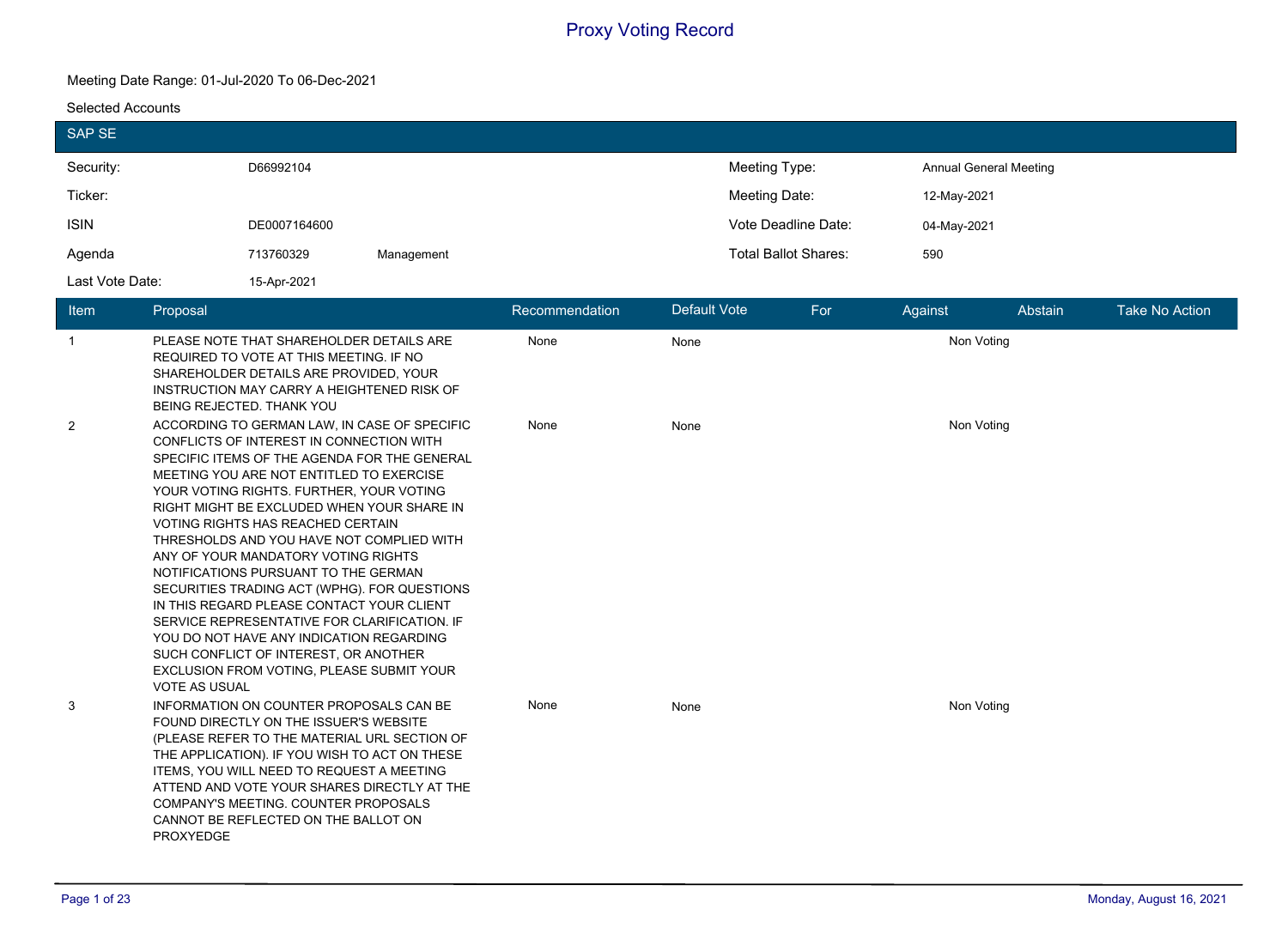| Item           | Proposal                                                                                                                                                                                                                                                                                                                                                                                                                  | Recommendation | <b>Default Vote</b> | For | Against     | Abstain      | <b>Take No Action</b> |
|----------------|---------------------------------------------------------------------------------------------------------------------------------------------------------------------------------------------------------------------------------------------------------------------------------------------------------------------------------------------------------------------------------------------------------------------------|----------------|---------------------|-----|-------------|--------------|-----------------------|
| 4              | FROM 10TH FEBRUARY, BROADRIDGE WILL CODE ALL<br>AGENDAS FOR GERMAN MEETINGS IN ENGLISH<br>ONLY. IF YOU WISH TO SEE THE AGENDA IN GERMAN,<br>THIS WILL BE MADE AVAILABLE AS A LINK UNDER THE<br>'MATERIAL URL' DROPDOWN AT THE TOP OF THE<br>BALLOT. THE GERMAN AGENDAS FOR ANY EXISTING<br>OR PAST MEETINGS WILL REMAIN IN PLACE. FOR<br>FURTHER INFORMATION, PLEASE CONTACT YOUR<br><b>CLIENT SERVICE REPRESENTATIVE</b> | None           | None                |     | Non Voting  |              |                       |
| 5              | RECEIVE FINANCIAL STATEMENTS AND STATUTORY<br>REPORTS FOR FISCAL YEAR 2020                                                                                                                                                                                                                                                                                                                                                | None           | None                |     | Non Voting  |              |                       |
| 6              | APPROVE ALLOCATION OF INCOME AND<br>DIVIDENDS OF EUR 1.85 PER SHARE                                                                                                                                                                                                                                                                                                                                                       | For            | None                | 590 | $\mathbf 0$ | $\mathbf{0}$ | 0                     |
| $\overline{7}$ | APPROVE DISCHARGE OF MANAGEMENT<br><b>BOARD FOR FISCAL YEAR 2020</b>                                                                                                                                                                                                                                                                                                                                                      | For            | None                | 590 | $\mathbf 0$ | $\mathbf{0}$ | 0                     |
| 8              | APPROVE DISCHARGE OF SUPERVISORY<br>BOARD FOR FISCAL YEAR 2020                                                                                                                                                                                                                                                                                                                                                            | For            | None                | 590 | $\mathbf 0$ | $\mathbf{0}$ | 0                     |
| 9              | RATIFY KPMG AG AS AUDITORS FOR FISCAL<br><b>YEAR 2021</b>                                                                                                                                                                                                                                                                                                                                                                 | For            | None                | 590 | $\mathbf 0$ | $\Omega$     | 0                     |
| 10             | ELECT QI LU TO THE SUPERVISORY BOARD                                                                                                                                                                                                                                                                                                                                                                                      | For            | None                | 590 | $\mathbf 0$ | $\Omega$     | 0                     |
| 11             | ELECT ROUVEN WESTPHAL TO THE<br>SUPERVISORY BOARD                                                                                                                                                                                                                                                                                                                                                                         | For            | None                | 590 | 0           | $\Omega$     | 0                     |
| 12             | APPROVE ISSUANCE OF WARRANTS/BONDS<br>WITH WARRANTS ATTACHED/CONVERTIBLE<br>BONDS WITHOUT PREEMPTIVE RIGHTS UP<br>TO AGGREGATE NOMINAL AMOUNT OF EUR<br>10 BILLION APPROVE CREATION OF EUR 100<br>MILLION POOL OF CAPITAL TO GUARANTEE<br><b>CONVERSION RIGHTS</b>                                                                                                                                                        | For            | None                | 590 | $\mathbf 0$ | $\Omega$     | 0                     |
| 13             | AMEND CORPORATE PURPOSE                                                                                                                                                                                                                                                                                                                                                                                                   | For            | None                | 590 | $\mathbf 0$ | $\Omega$     | 0                     |
| 14             | AMEND ARTICLES RE: PROOF OF<br><b>ENTITLEMENT</b>                                                                                                                                                                                                                                                                                                                                                                         | For            | None                | 590 | $\mathbf 0$ | $\Omega$     | 0                     |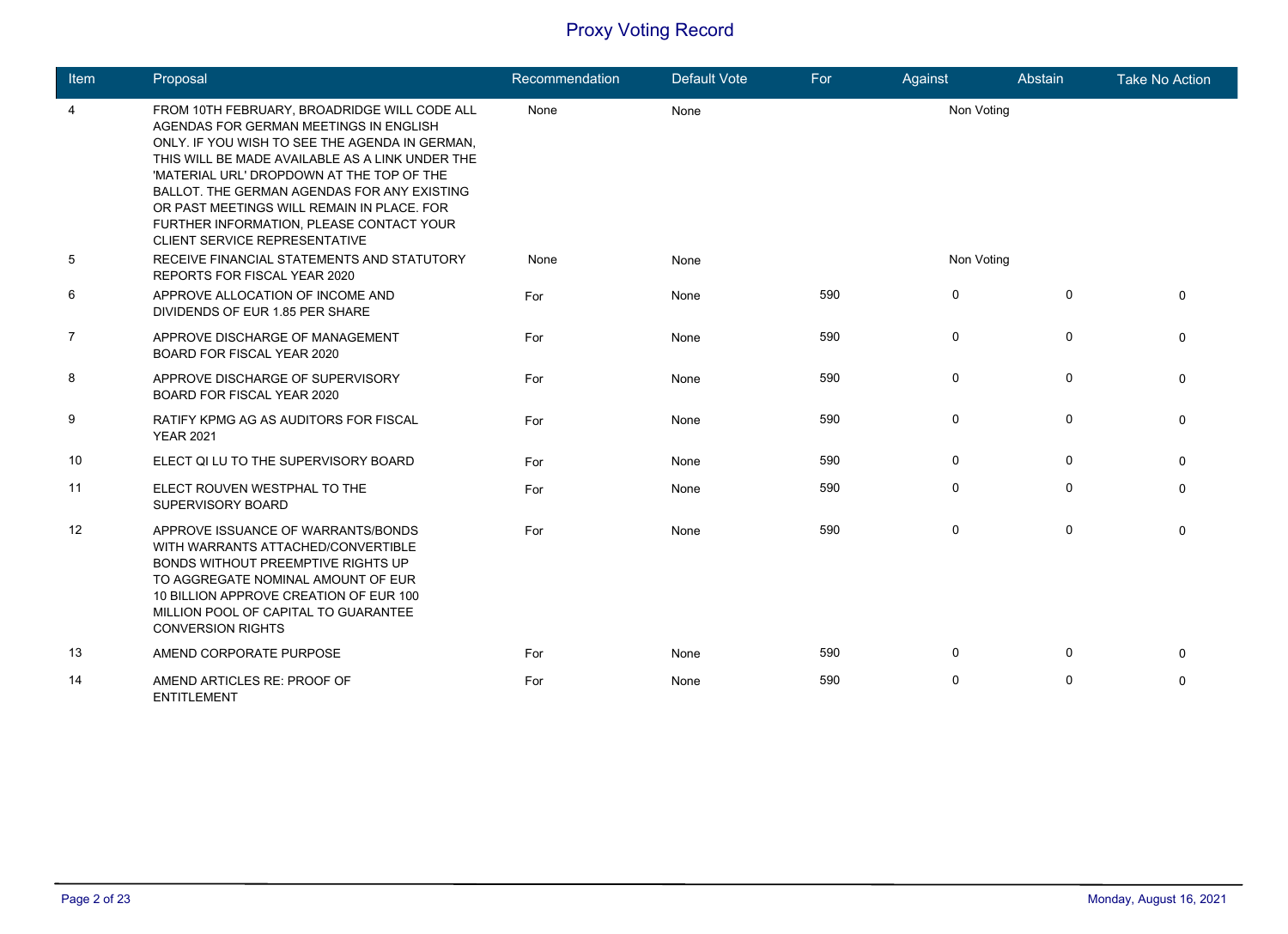| <b>CRISPR THERAPEUTICS AG</b> |              |            |                             |             |  |  |  |  |
|-------------------------------|--------------|------------|-----------------------------|-------------|--|--|--|--|
| Security:                     | H17182108    |            | Meeting Type:               | Annual      |  |  |  |  |
| Ticker:                       | <b>CRSP</b>  |            | Meeting Date:               | 10-Jun-2021 |  |  |  |  |
| <b>ISIN</b>                   | CH0334081137 |            | Vote Deadline Date:         | 09-Jun-2021 |  |  |  |  |
| Agenda                        | 935416936    | Management | <b>Total Ballot Shares:</b> | 617         |  |  |  |  |
| Last Vote Date:               | 01-May-2021  |            |                             |             |  |  |  |  |

| Item           | Proposal                                                                                                                                                                      | Recommendation | <b>Default Vote</b> | For | Against | Abstain      | <b>Take No Action</b> |
|----------------|-------------------------------------------------------------------------------------------------------------------------------------------------------------------------------|----------------|---------------------|-----|---------|--------------|-----------------------|
| $\overline{1}$ | The approval of the annual report, the<br>consolidated financial statements and the<br>statutory financial statements of the Company for<br>the year ended December 31, 2020. | For            | None                | 617 | 0       | $\mathbf 0$  | $\Omega$              |
| $\overline{2}$ | The approval of the appropriation of financial<br>results.                                                                                                                    | For            | None                | 617 | 0       | $\mathbf{0}$ | $\Omega$              |
| 3              | The discharge of the members of the Board of<br>Directors and Executive Committee.                                                                                            | For            | None                | 617 | 0       | $\Omega$     | $\Omega$              |
| 4              | Re-election of Rodger Novak, M.D., as member<br>and Chairman.                                                                                                                 | For            | None                | 617 | 0       | $\mathbf 0$  | $\Omega$              |
| 5              | Re-election of Samarth Kulkarni, Ph.D. as the<br>member to the Board of Director.                                                                                             | For            | None                | 617 | 0       | $\Omega$     | $\Omega$              |
| 6              | Re-election of Ali Behbahani, M.D. as the member<br>to the Board of Director.                                                                                                 | For            | None                | 617 | 0       | 0            | $\Omega$              |
| $\overline{7}$ | Re-election of Bradley Bolzon, Ph.D. as the<br>member to the Board of Director.                                                                                               | For            | None                | 617 | 0       | $\mathbf 0$  | $\Omega$              |
| 8              | Re-election of Simeon J. George, M.D. as the<br>member to the Board of Director.                                                                                              | For            | None                | 617 | 0       | $\Omega$     | $\Omega$              |
| 9              | Re-election of John T. Greene as the member to<br>the Board of Director.                                                                                                      | For            | None                | 617 | 0       | $\mathbf 0$  | $\Omega$              |
| 10             | Re-election of Katherine A. High, M.D. as the<br>member to the Board of Director.                                                                                             | For            | None                | 617 | 0       | 0            | $\Omega$              |
| 11             | Re-election of Douglas A. Treco, Ph.D. as the<br>member to the Board of Director.                                                                                             | For            | None                | 617 | 0       | $\mathbf{0}$ | $\Omega$              |
| 12             | Election of H Edward Fleming Jr., M.D. as the<br>member to the Board of Director.                                                                                             | For            | None                | 617 | 0       | $\mathbf 0$  | $\Omega$              |
| 13             | Re-election of the member of the Compensation<br>Committee: Ali Behbahani, M.D.                                                                                               | For            | None                | 617 | 0       | $\Omega$     | $\Omega$              |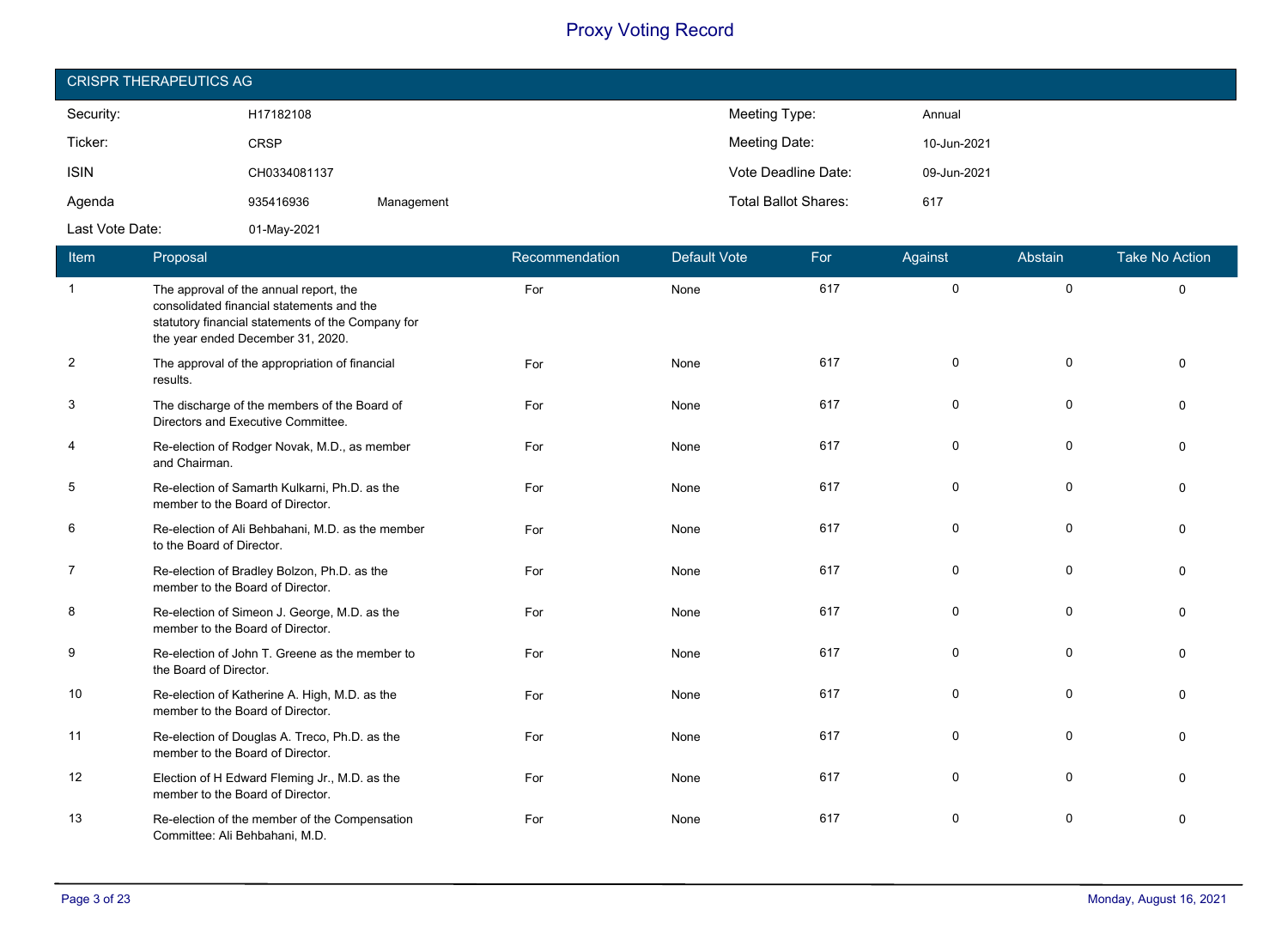| Item | Proposal                                                                                                                                                                                              | Recommendation | <b>Default Vote</b> | For | Against     | Abstain     | <b>Take No Action</b> |
|------|-------------------------------------------------------------------------------------------------------------------------------------------------------------------------------------------------------|----------------|---------------------|-----|-------------|-------------|-----------------------|
| 14   | Re-election of the member of the Compensation<br>Committee: Simeon J. George, M.D.                                                                                                                    | For            | None                | 617 | $\pmb{0}$   | $\pmb{0}$   | $\mathbf 0$           |
| 15   | Re-election of the member of the Compensation<br>Committee: John T. Greene                                                                                                                            | For            | None                | 617 | 0           | 0           | $\Omega$              |
| 16   | Binding vote on total non-performance-related<br>compensation for members of the Board of<br>Directors from the 2021 Annual General Meeting<br>to the 2022 annual general meeting of<br>shareholders. | For            | None                | 617 | 0           | 0           | $\Omega$              |
| 17   | Binding vote on equity for members of the Board<br>of Directors from the 2021 Annual General<br>Meeting to the 2022 annual general meeting of<br>shareholders.                                        | For            | None                | 617 | 0           | $\pmb{0}$   | $\Omega$              |
| 18   | Binding vote on total non-performance-related<br>compensation for members of the Executive<br>Committee from July 1, 2021 to June 30, 2022.                                                           | For            | None                | 617 | $\Omega$    | $\mathbf 0$ | $\Omega$              |
| 19   | Binding vote on total variable compensation for<br>members of the Executive Committee for the<br>current year ending December 31, 2021.                                                               | For            | None                | 617 | 0           | $\pmb{0}$   | $\Omega$              |
| 20   | Binding vote on equity for members of the<br>Executive Committee from the 2021 Annual<br>General Meeting to the 2022 annual general<br>meeting of shareholders.                                       | For            | None                | 617 | 0           | 0           | $\Omega$              |
| 21   | The approval of an increase in the Conditional<br>Share Capital for Employee Equity Plans.                                                                                                            | For            | None                | 617 | 0           | 0           | ∩                     |
| 22   | The approval of increasing the maximum size of<br>the Board of Directors.                                                                                                                             | For            | None                | 617 | 0           | 0           | $\Omega$              |
| 23   | The approval of increasing the maximum number<br>of authorized share capital and extending the date<br>by which the Board of Directors may increase the<br>share capital.                             | For            | None                | 617 | $\mathbf 0$ | 0           | $\Omega$              |
| 24   | The re-election of the independent voting rights<br>representative.                                                                                                                                   | For            | None                | 617 | 0           | $\mathbf 0$ | $\Omega$              |
| 25   | The re-election of the auditors.                                                                                                                                                                      | For            | None                | 617 | 0           | $\mathbf 0$ | $\Omega$              |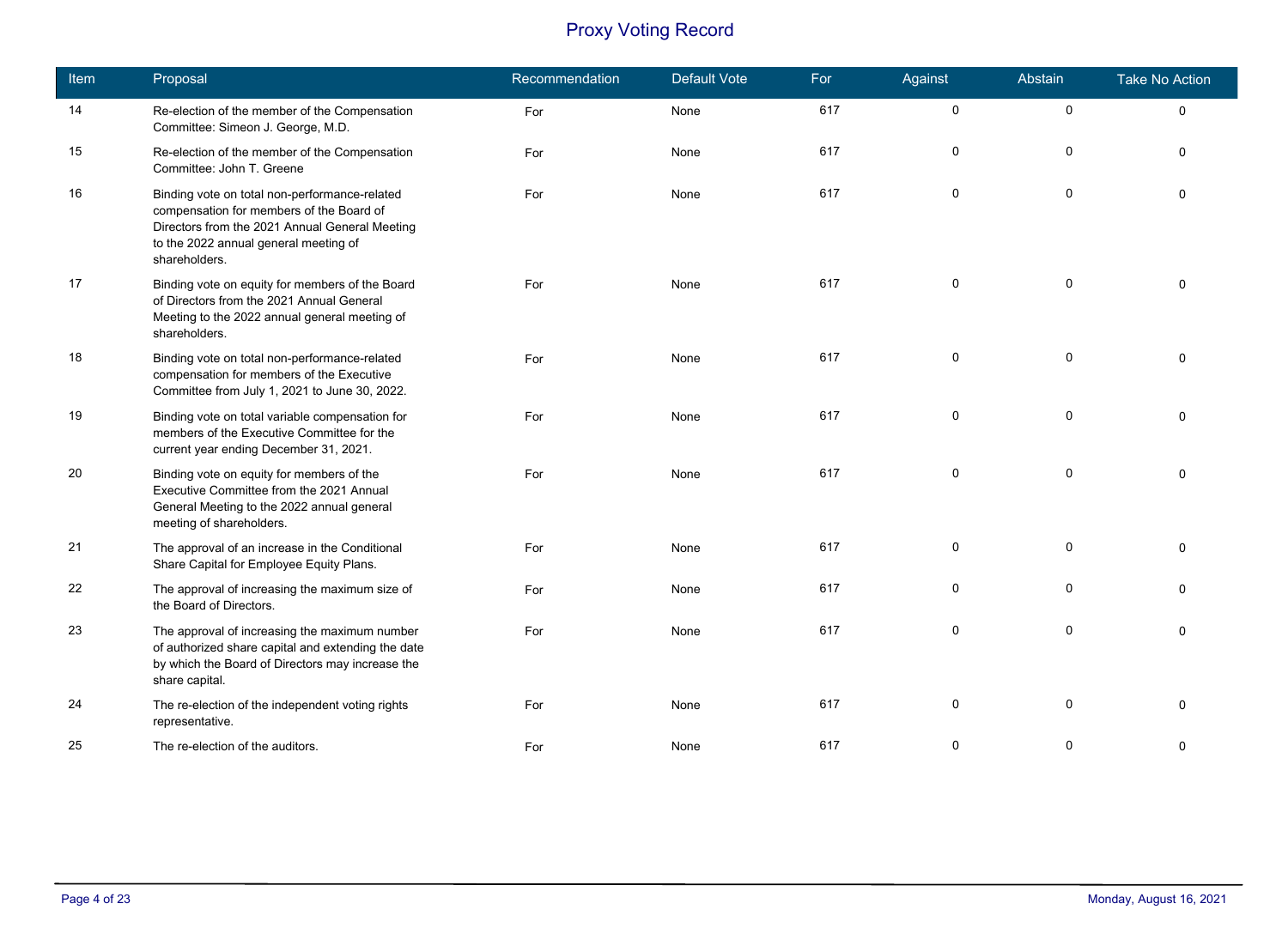| SALESFORCE.COM, INC. |              |            |                             |             |  |  |  |  |
|----------------------|--------------|------------|-----------------------------|-------------|--|--|--|--|
| Security:            | 79466L302    |            | Meeting Type:               | Annual      |  |  |  |  |
| Ticker:              | <b>CRM</b>   |            | Meeting Date:               | 10-Jun-2021 |  |  |  |  |
| <b>ISIN</b>          | US79466L3024 |            | Vote Deadline Date:         | 09-Jun-2021 |  |  |  |  |
| Agenda               | 935416811    | Management | <b>Total Ballot Shares:</b> | 344         |  |  |  |  |
| Last Vote Date:      | 30-Apr-2021  |            |                             |             |  |  |  |  |

| Item           | Proposal                                                                                                                                                                                    | Recommendation | <b>Default Vote</b> | For | Against     | Abstain     | <b>Take No Action</b> |
|----------------|---------------------------------------------------------------------------------------------------------------------------------------------------------------------------------------------|----------------|---------------------|-----|-------------|-------------|-----------------------|
| $\mathbf{1}$   | Election of Director: Marc Benioff                                                                                                                                                          | For            | None                | 344 | $\mathbf 0$ | $\mathbf 0$ | $\Omega$              |
| $\overline{2}$ | Election of Director: Craig Conway                                                                                                                                                          | For            | None                | 344 | 0           | 0           | $\Omega$              |
| 3              | Election of Director: Parker Harris                                                                                                                                                         | For            | None                | 344 | 0           | 0           | $\Omega$              |
| 4              | Election of Director: Alan Hassenfeld                                                                                                                                                       | For            | None                | 344 | 0           | 0           | $\Omega$              |
| 5              | Election of Director: Neelie Kroes                                                                                                                                                          | For            | None                | 344 | $\mathbf 0$ | $\mathbf 0$ | $\Omega$              |
| 6              | Election of Director: Colin Powell                                                                                                                                                          | For            | None                | 344 | 0           | 0           | $\Omega$              |
| 7              | Election of Director: Sanford Robertson                                                                                                                                                     | For            | None                | 344 | 0           | 0           | 0                     |
| 8              | Election of Director: John V. Roos                                                                                                                                                          | For            | None                | 344 | 0           | 0           | $\Omega$              |
| 9              | Election of Director: Robin Washington                                                                                                                                                      | For            | None                | 344 | 0           | 0           | $\Omega$              |
| 10             | Election of Director: Maynard Webb                                                                                                                                                          | For            | None                | 344 | 0           | 0           | $\Omega$              |
| 11             | Election of Director: Susan Wojcicki                                                                                                                                                        | For            | None                | 344 | $\Omega$    | $\Omega$    | $\Omega$              |
| 12             | Amendment and restatement of our 2013 Equity<br>Incentive Plan to increase the number of shares<br>reserved for issuance.                                                                   | For            | None                | 344 | $\mathbf 0$ | $\mathbf 0$ | $\mathbf 0$           |
| 13             | Ratification of the appointment of Ernst & Young<br>LLP as our independent registered public<br>accounting firm for the fiscal year ending January<br>31, 2022.                             | For            | None                | 344 | 0           | $\mathbf 0$ | $\Omega$              |
| 14             | An advisory vote to approve the fiscal 2021<br>compensation of our named executive officers.                                                                                                | For            | None                | 344 | $\mathbf 0$ | 0           | $\Omega$              |
| 15             | A stockholder proposal requesting that the Board<br>of Directors take steps necessary to transition<br>Salesforce to a Public Benefit Corporation, if<br>properly presented at the meeting. | Against        | None                | 0   | 344         | 0           | $\Omega$              |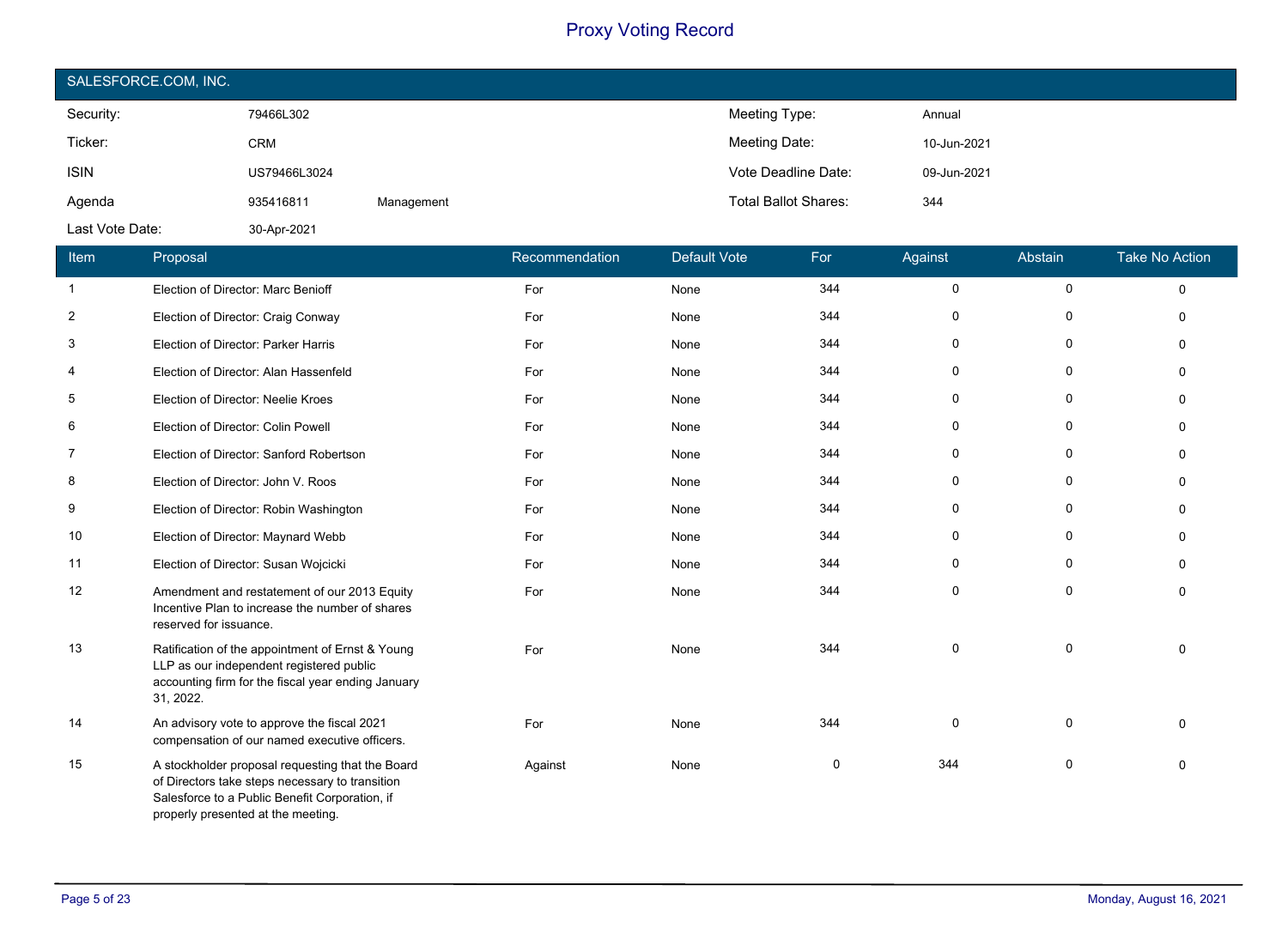| MAIL.RU GROUP LTD |              |            |                             |                               |  |  |  |  |  |
|-------------------|--------------|------------|-----------------------------|-------------------------------|--|--|--|--|--|
| Security:         | 560317208    |            | Meeting Type:               | <b>Annual General Meeting</b> |  |  |  |  |  |
| Ticker:           |              |            | Meeting Date:               | 11-Jun-2021                   |  |  |  |  |  |
| <b>ISIN</b>       | US5603172082 |            | Vote Deadline Date:         | 31-May-2021                   |  |  |  |  |  |
| Agenda            | 714197692    | Management | <b>Total Ballot Shares:</b> | 3311                          |  |  |  |  |  |
| Last Vote Date:   | 21-May-2021  |            |                             |                               |  |  |  |  |  |

| Item           | Proposal                                                                                                                                                                           | Recommendation | <b>Default Vote</b> | For  | Against      | Abstain      | <b>Take No Action</b> |
|----------------|------------------------------------------------------------------------------------------------------------------------------------------------------------------------------------|----------------|---------------------|------|--------------|--------------|-----------------------|
| $\mathbf{1}$   | TO RECEIVE THE ANNUAL REPORT FOR THE YEAR<br>ENDED 31ST DECEMBER 2020                                                                                                              | None           | None                |      | Non Voting   |              |                       |
| $\overline{2}$ | TO APPOINT ELECTED DIRECTORS IN<br>ACCORDANCE WITH ARTICLES 10.2-10.5 OF<br>THE COMPANY'S ARTICLES OF ASSOCIATION<br>OUT OF THE FOLLOWING CANDIDATE:<br><b>DMITRY GRISHIN</b>      | For            | None                | 3311 | $\mathbf{0}$ | $\mathbf 0$  | $\Omega$              |
| 3              | TO APPOINT ELECTED DIRECTORS IN<br>ACCORDANCE WITH ARTICLES 10.2-10.5 OF<br>THE COMPANY'S ARTICLES OF ASSOCIATION<br>OUT OF THE FOLLOWING CANDIDATE:<br><b>DMITRY SERGEEV</b>      | For            | None                | 3311 | $\mathbf 0$  | $\mathbf 0$  | $\Omega$              |
| 4              | TO APPOINT ELECTED DIRECTORS IN<br>ACCORDANCE WITH ARTICLES 10.2-10.5 OF<br>THE COMPANY'S ARTICLES OF ASSOCIATION<br>OUT OF THE FOLLOWING CANDIDATE:<br><b>VLADIMIR GABRIELYAN</b> | For            | None                | 3311 | $\mathbf 0$  | 0            | $\Omega$              |
| 5              | TO APPOINT ELECTED DIRECTORS IN<br>ACCORDANCE WITH ARTICLES 10.2-10.5 OF<br>THE COMPANY'S ARTICLES OF ASSOCIATION<br>OUT OF THE FOLLOWING CANDIDATE:<br>ALEXANDRA BURIKO           | For            | None                | 3311 | $\mathbf 0$  | $\mathbf 0$  | $\Omega$              |
| 6              | TO APPOINT ELECTED DIRECTORS IN<br>ACCORDANCE WITH ARTICLES 10.2-10.5 OF<br>THE COMPANY'S ARTICLES OF ASSOCIATION<br>OUT OF THE FOLLOWING CANDIDATE:<br><b>ULIANA ANTONOVA</b>     | For            | None                | 3311 | $\mathbf 0$  | $\mathsf{O}$ | $\mathbf 0$           |
| $\overline{7}$ | TO APPOINT ELECTED DIRECTORS IN<br>ACCORDANCE WITH ARTICLES 10.2-10.5 OF<br>THE COMPANY'S ARTICLES OF ASSOCIATION<br>OUT OF THE FOLLOWING CANDIDATE: MARK<br><b>REMON SOROUR</b>   | For            | None                | 3311 | $\mathbf 0$  | $\mathsf{O}$ | $\Omega$              |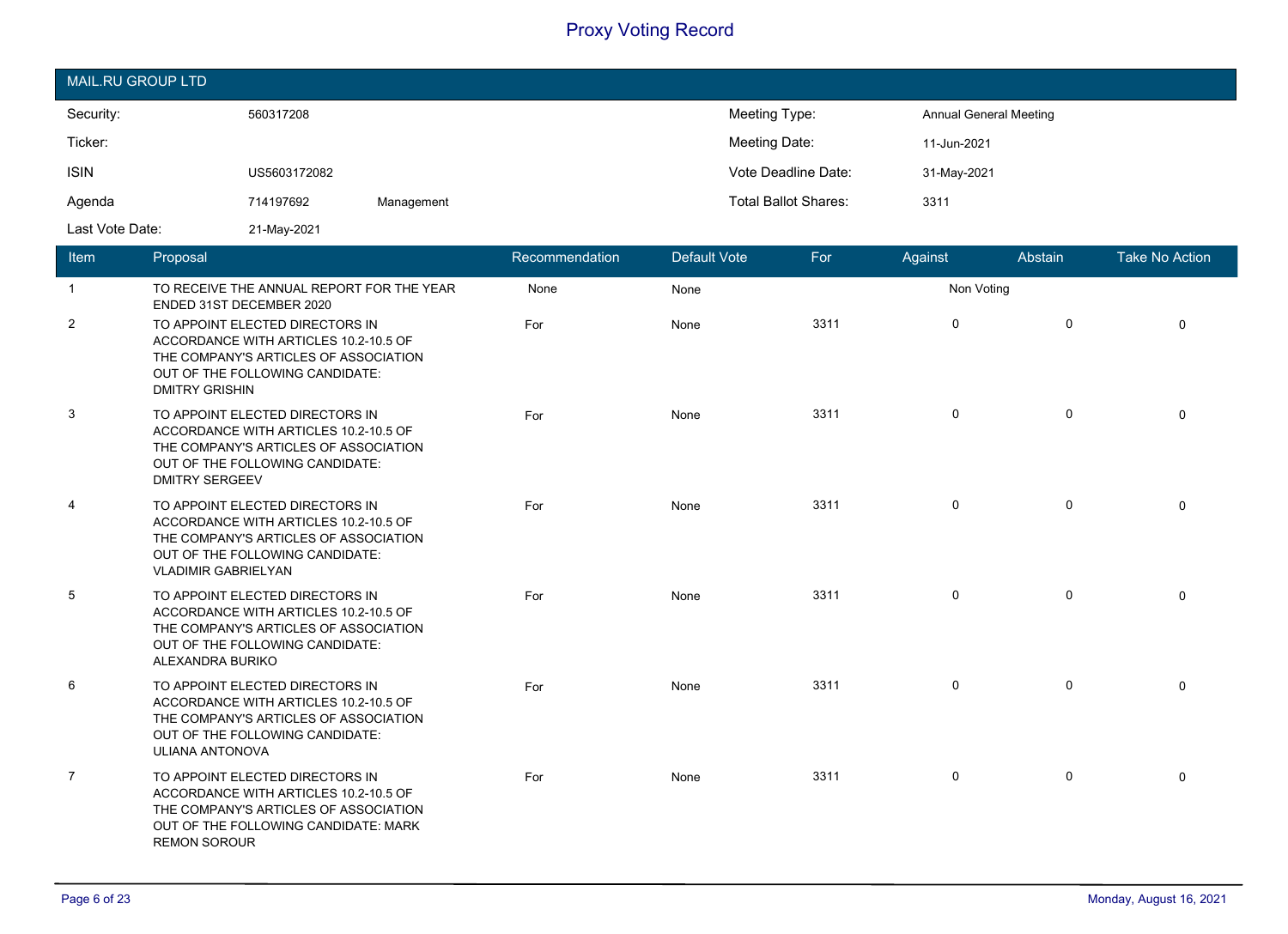| Item | Proposal                                                                                                                                                                                | Recommendation | Default Vote | For  | Against | Abstain | <b>Take No Action</b> |
|------|-----------------------------------------------------------------------------------------------------------------------------------------------------------------------------------------|----------------|--------------|------|---------|---------|-----------------------|
| 8    | TO APPOINT ELECTED DIRECTORS IN<br>ACCORDANCE WITH ARTICLES 10.2-10.5 OF<br>THE COMPANY'S ARTICLES OF ASSOCIATION<br>OUT OF THE FOLLOWING CANDIDATE:<br><b>CHARLES ST. LEGER SEARLE</b> | For            | None         | 3311 | 0       | 0       | 0                     |
| 9    | TO APPOINT ELECTED DIRECTORS IN<br>ACCORDANCE WITH ARTICLES 10.2-10.5 OF<br>THE COMPANY'S ARTICLES OF ASSOCIATION<br>OUT OF THE FOLLOWING CANDIDATE: JACO<br>VAN DER MERWE              | For            | None         | 3311 | 0       | 0       | 0                     |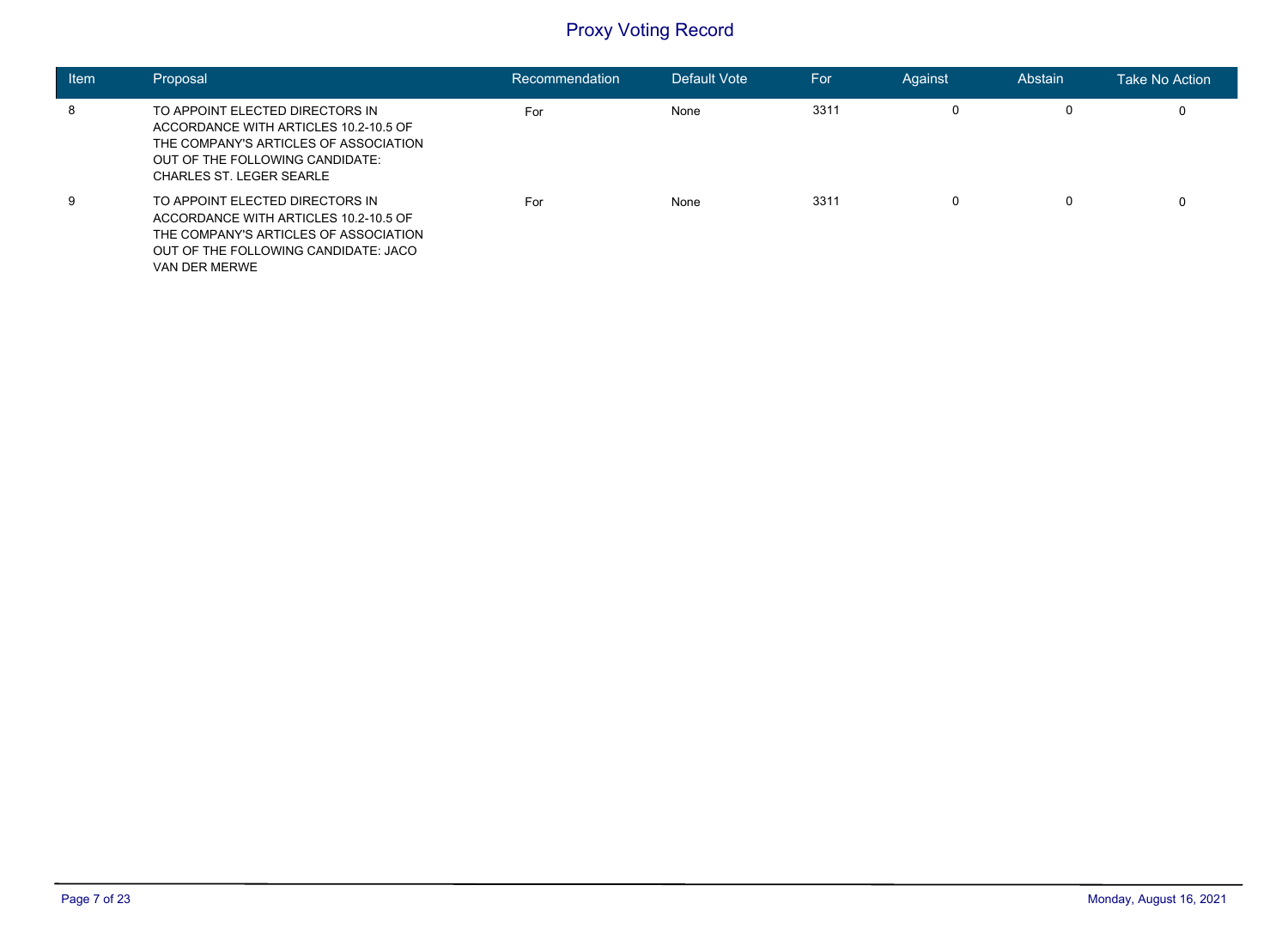| <b>VARTA AG</b> |              |            |                             |                               |
|-----------------|--------------|------------|-----------------------------|-------------------------------|
| Security:       | D85802110    |            | Meeting Type:               | <b>Annual General Meeting</b> |
| Ticker:         |              |            | Meeting Date:               | 17-Jun-2021                   |
| <b>ISIN</b>     | DE000A0TGJ55 |            | Vote Deadline Date:         | 09-Jun-2021                   |
| Agenda          | 714093008    | Management | <b>Total Ballot Shares:</b> | 695                           |
| Last Vote Date: | 07-May-2021  |            |                             |                               |

| Item           | Proposal                                                                                                                                                                                                                                                                                                                                                                                                                                                                                                                                                                                                                                                                                                                                                       | Recommendation | Default Vote | For        | Against    | Abstain | <b>Take No Action</b> |  |
|----------------|----------------------------------------------------------------------------------------------------------------------------------------------------------------------------------------------------------------------------------------------------------------------------------------------------------------------------------------------------------------------------------------------------------------------------------------------------------------------------------------------------------------------------------------------------------------------------------------------------------------------------------------------------------------------------------------------------------------------------------------------------------------|----------------|--------------|------------|------------|---------|-----------------------|--|
| $\mathbf{1}$   | PLEASE NOTE THAT SHAREHOLDER DETAILS ARE<br>REQUIRED TO VOTE AT THIS MEETING. IF NO<br>SHAREHOLDER DETAILS ARE PROVIDED, YOUR<br>INSTRUCTION MAY CARRY A HEIGHTENED RISK OF<br>BEING REJECTED. THANK YOU                                                                                                                                                                                                                                                                                                                                                                                                                                                                                                                                                       | None           | None         | Non Voting |            |         |                       |  |
| $\overline{2}$ | ACCORDING TO GERMAN LAW, IN CASE OF SPECIFIC<br>CONFLICTS OF INTEREST IN CONNECTION WITH<br>SPECIFIC ITEMS OF THE AGENDA FOR THE GENERAL<br>MEETING YOU ARE NOT ENTITLED TO EXERCISE<br>YOUR VOTING RIGHTS. FURTHER, YOUR VOTING<br>RIGHT MIGHT BE EXCLUDED WHEN YOUR SHARE IN<br><b>VOTING RIGHTS HAS REACHED CERTAIN</b><br>THRESHOLDS AND YOU HAVE NOT COMPLIED WITH<br>ANY OF YOUR MANDATORY VOTING RIGHTS<br>NOTIFICATIONS PURSUANT TO THE GERMAN<br>SECURITIES TRADING ACT (WPHG). FOR QUESTIONS<br>IN THIS REGARD PLEASE CONTACT YOUR CLIENT<br>SERVICE REPRESENTATIVE FOR CLARIFICATION. IF<br>YOU DO NOT HAVE ANY INDICATION REGARDING<br>SUCH CONFLICT OF INTEREST, OR ANOTHER<br>EXCLUSION FROM VOTING, PLEASE SUBMIT YOUR<br><b>VOTE AS USUAL.</b> | None           | None         | Non Voting |            |         |                       |  |
| 3              | INFORMATION ON COUNTER PROPOSALS CAN BE<br>FOUND DIRECTLY ON THE ISSUER'S WEBSITE<br>(PLEASE REFER TO THE MATERIAL URL SECTION OF<br>THE APPLICATION). IF YOU WISH TO ACT ON THESE<br>ITEMS, YOU WILL NEED TO REQUEST A MEETING<br>ATTEND AND VOTE YOUR SHARES DIRECTLY AT THE<br>COMPANY'S MEETING. COUNTER PROPOSALS<br>CANNOT BE REFLECTED ON THE BALLOT ON<br>PROXYEDGE.                                                                                                                                                                                                                                                                                                                                                                                   | None           | None         |            | Non Voting |         |                       |  |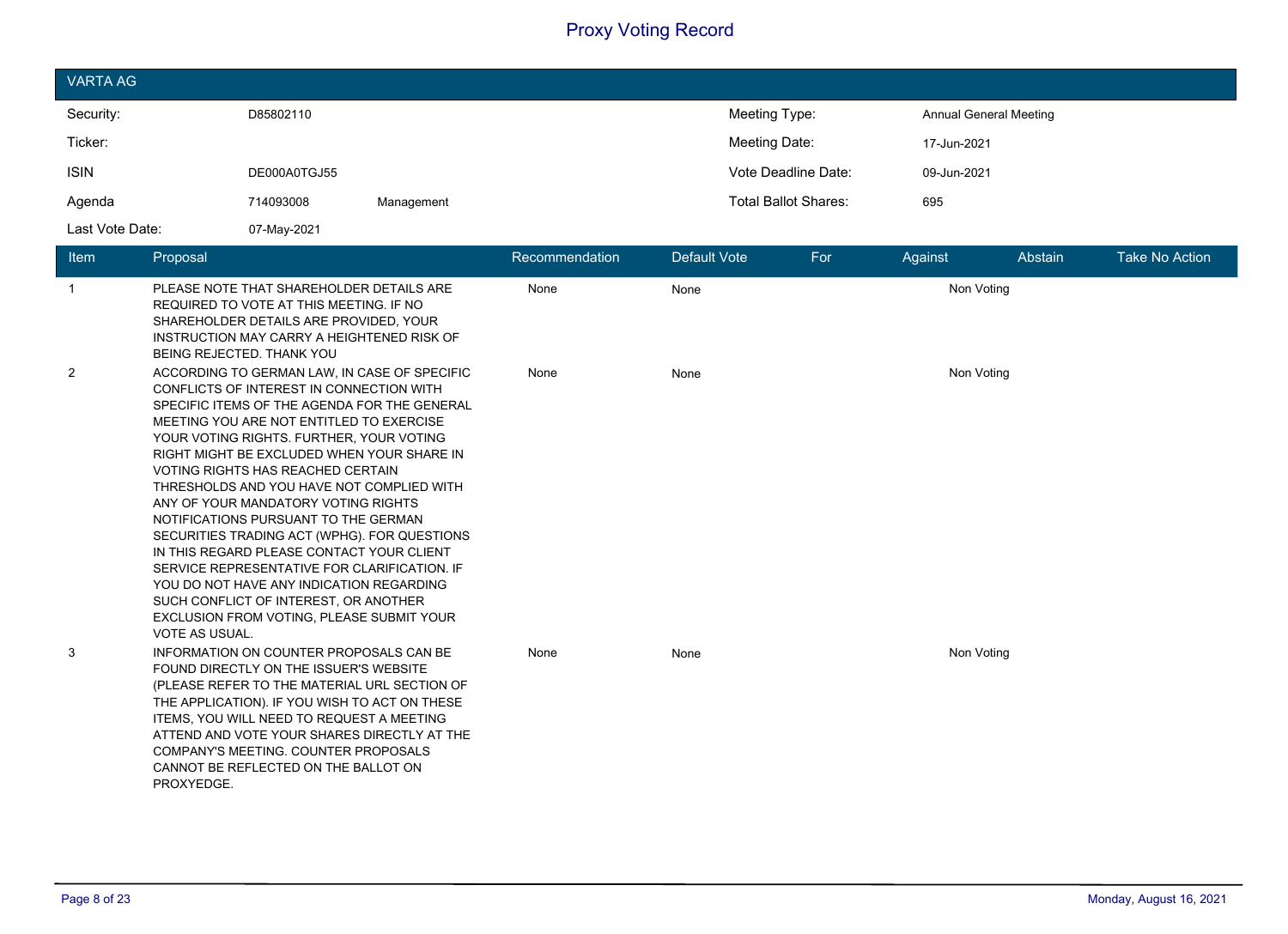| Item           | Proposal                                                                                                                                                                                                                                                                                                                                                                                                          | Recommendation | <b>Default Vote</b> | For | Against     | Abstain      | <b>Take No Action</b> |
|----------------|-------------------------------------------------------------------------------------------------------------------------------------------------------------------------------------------------------------------------------------------------------------------------------------------------------------------------------------------------------------------------------------------------------------------|----------------|---------------------|-----|-------------|--------------|-----------------------|
| 4              | FROM 10TH FEBRUARY, BROADRIDGE WILL CODE ALL<br>AGENDAS FOR GERMAN MEETINGS IN ENGLISH<br>ONLY. IF YOU WISH TO SEE THE AGENDA IN GERMAN,<br>THIS WILL BE MADE AVAILABLE AS A LINK UNDER THE<br>MATERIAL URL DROPDOWN AT THE TOP OF THE<br>BALLOT. THE GERMAN AGENDAS FOR ANY EXISTING<br>OR PAST MEETINGS WILL REMAIN IN PLACE. FOR<br>FURTHER INFORMATION, PLEASE CONTACT YOUR<br>CLIENT SERVICE REPRESENTATIVE. | None           | None                |     | Non Voting  |              |                       |
| $\sqrt{5}$     | RECEIVE FINANCIAL STATEMENTS AND STATUTORY<br>REPORTS FOR FISCAL YEAR 2020                                                                                                                                                                                                                                                                                                                                        | None           | None                |     | Non Voting  |              |                       |
| 6              | APPROVE ALLOCATION OF INCOME AND<br>DIVIDENDS OF EUR 2.48 PER SHARE                                                                                                                                                                                                                                                                                                                                               | For            | None                | 695 | $\mathbf 0$ | $\Omega$     | $\Omega$              |
| $\overline{7}$ | APPROVE DISCHARGE OF MANAGEMENT<br>BOARD FOR FISCAL YEAR 2020                                                                                                                                                                                                                                                                                                                                                     | For            | None                | 695 | $\mathbf 0$ | $\mathbf 0$  | $\mathbf{0}$          |
| 8              | APPROVE DISCHARGE OF SUPERVISORY<br>BOARD FOR FISCAL YEAR 2020                                                                                                                                                                                                                                                                                                                                                    | For            | None                | 695 | $\mathbf 0$ | $\mathbf 0$  | $\mathbf{0}$          |
| 9              | RATIFY KPMG AG AS AUDITORS FOR FISCAL<br><b>YEAR 2021</b>                                                                                                                                                                                                                                                                                                                                                         | For            | None                | 695 | 0           | $\mathbf 0$  | $\Omega$              |
| 10             | APPROVE REMUNERATION POLICY                                                                                                                                                                                                                                                                                                                                                                                       | For            | None                | 695 | $\mathbf 0$ | $\mathbf{0}$ | $\Omega$              |
| 11             | ELECT MICHAEL TOJNER TO THE<br>SUPERVISORY BOARD                                                                                                                                                                                                                                                                                                                                                                  | For            | None                | 695 | 0           | $\mathbf{0}$ | $\mathbf{0}$          |
| 12             | ELECT HARALD SOMMERER TO THE<br>SUPERVISORY BOARD                                                                                                                                                                                                                                                                                                                                                                 | For            | None                | 695 | $\mathbf 0$ | $\mathbf 0$  | $\mathbf{0}$          |
| 13             | ELECT SVEN QUANDT TO THE SUPERVISORY<br><b>BOARD</b>                                                                                                                                                                                                                                                                                                                                                              | For            | None                | 695 | $\mathbf 0$ | $\mathbf 0$  | $\mathbf{0}$          |
| 14             | ELECT MARTIN OHNEBERG TO THE<br>SUPERVISORY BOARD                                                                                                                                                                                                                                                                                                                                                                 | For            | None                | 695 | $\mathbf 0$ | $\mathbf 0$  | $\mathbf{0}$          |
| 15             | ELECT WERNER TILLMETZ TO THE<br>SUPERVISORY BOARD                                                                                                                                                                                                                                                                                                                                                                 | For            | None                | 695 | $\mathbf 0$ | $\Omega$     | $\Omega$              |
| 16             | ELECT MICHAEL PISTAUER TO THE<br>SUPERVISORY BOARD                                                                                                                                                                                                                                                                                                                                                                | For            | None                | 695 | 0           | $\mathbf 0$  | $\Omega$              |
| 17             | APPROVE AFFILIATION AGREEMENT WITH<br>VARTA MICRO PRODUCTION GMBH                                                                                                                                                                                                                                                                                                                                                 | For            | None                | 695 | $\mathbf 0$ | $\Omega$     | 0                     |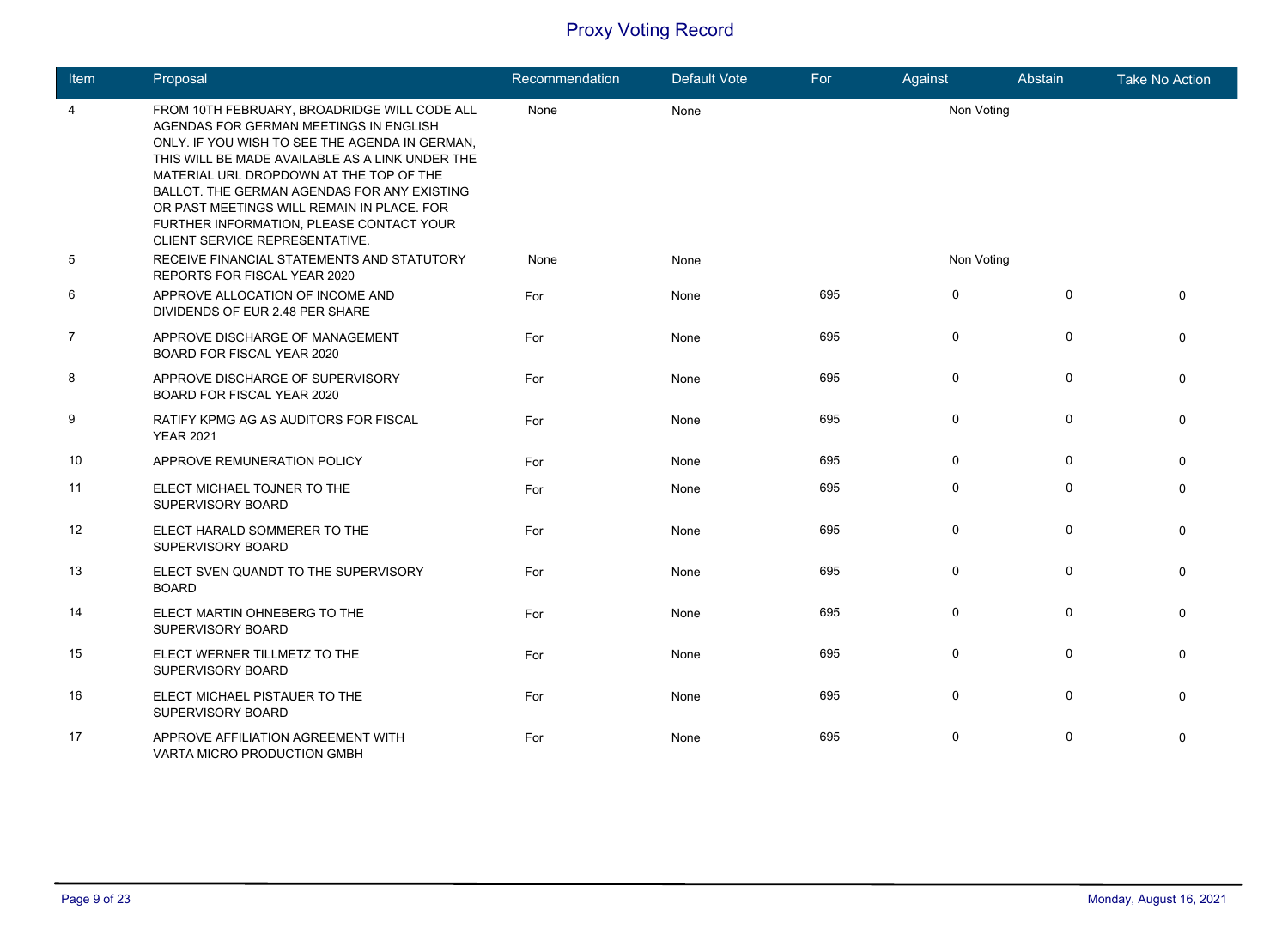| FORTINET, INC.  |              |            |                             |             |  |  |  |  |
|-----------------|--------------|------------|-----------------------------|-------------|--|--|--|--|
| Security:       | 34959E109    |            | Meeting Type:               | Annual      |  |  |  |  |
| Ticker:         | <b>FTNT</b>  |            | Meeting Date:               | 18-Jun-2021 |  |  |  |  |
| <b>ISIN</b>     | US34959E1091 |            | Vote Deadline Date:         | 17-Jun-2021 |  |  |  |  |
| Agenda          | 935425391    | Management | <b>Total Ballot Shares:</b> | 413         |  |  |  |  |
| Last Vote Date: | 05-May-2021  |            |                             |             |  |  |  |  |

| Item           | Proposal                                                                                                                                                       | Recommendation | <b>Default Vote</b> | For | Against  | Abstain     | <b>Take No Action</b> |
|----------------|----------------------------------------------------------------------------------------------------------------------------------------------------------------|----------------|---------------------|-----|----------|-------------|-----------------------|
| -1             | Election of Director to serve for a term of one year<br>until the next annual meeting: Ken Xie                                                                 | For            | None                | 413 | 0        | $\Omega$    | $\Omega$              |
| $\overline{2}$ | Election of Director to serve for a term of one year<br>until the next annual meeting: Michael Xie                                                             | For            | None                | 413 | $\Omega$ | $\Omega$    | $\Omega$              |
| 3              | Election of Director to serve for a term of one year<br>until the next annual meeting: Kelly Ducourty                                                          | For            | None                | 413 | $\Omega$ | 0           | $\Omega$              |
| 4              | Election of Director to serve for a term of one year<br>until the next annual meeting: Kenneth A.<br>Goldman                                                   | For            | None                | 413 | $\Omega$ | $\mathbf 0$ | $\Omega$              |
| 5              | Election of Director to serve for a term of one year<br>until the next annual meeting: Ming Hsieh                                                              | For            | None                | 413 | 0        | $\mathbf 0$ | $\Omega$              |
| 6              | Election of Director to serve for a term of one year<br>until the next annual meeting: Jean Hu                                                                 | For            | None                | 413 | $\Omega$ | $\Omega$    | $\Omega$              |
| $\overline{7}$ | Election of Director to serve for a term of one year<br>until the next annual meeting: William Neukom                                                          | For            | None                | 413 | 0        | 0           | $\Omega$              |
| 8              | Election of Director to serve for a term of one year<br>until the next annual meeting: Judith Sim                                                              | For            | None                | 413 | 0        | $\mathbf 0$ | $\mathbf 0$           |
| 9              | To ratify the appointment of Deloitte & Touche<br>LLP as Fortinet's independent registered<br>accounting firm for the fiscal year ending<br>December 31, 2021. | For            | None                | 413 | 0        | $\mathbf 0$ | $\Omega$              |
| 10             | Advisory vote to approve named executive officer<br>compensation, as disclosed in the proxy<br>statement.                                                      | For            | None                | 413 | $\Omega$ | $\mathbf 0$ | $\Omega$              |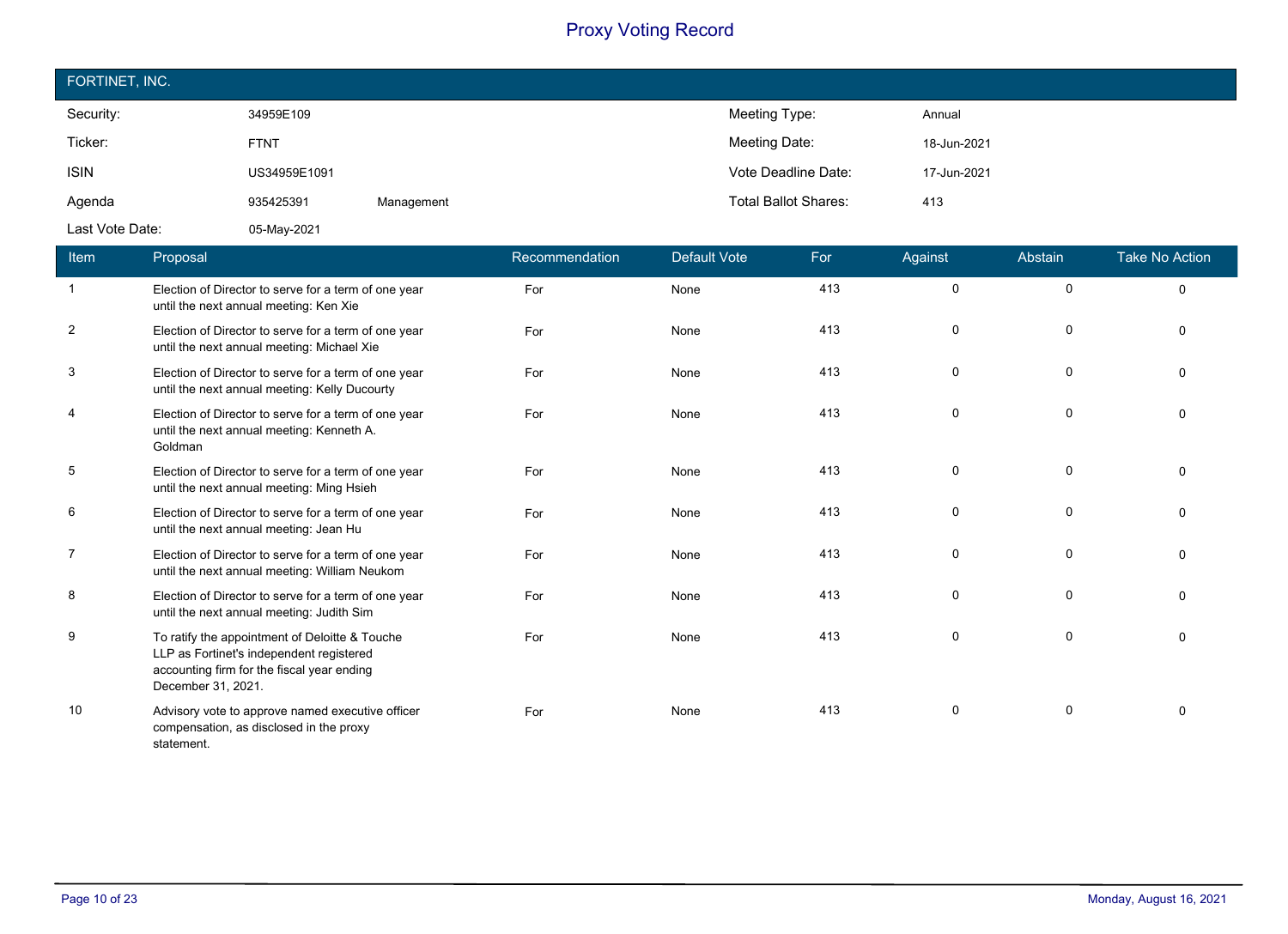| ACTIVISION BLIZZARD, INC. |              |            |                             |             |  |  |  |  |
|---------------------------|--------------|------------|-----------------------------|-------------|--|--|--|--|
| Security:                 | 00507V109    |            | Meeting Type:               | Annual      |  |  |  |  |
| Ticker:                   | <b>ATVI</b>  |            | Meeting Date:               | 21-Jun-2021 |  |  |  |  |
| <b>ISIN</b>               | US00507V1098 |            | Vote Deadline Date:         | 18-Jun-2021 |  |  |  |  |
| Agenda                    | 935427749    | Management | <b>Total Ballot Shares:</b> | 778         |  |  |  |  |
| Last Vote Date:           | 04-May-2021  |            |                             |             |  |  |  |  |

| Item | Proposal                                                                                                                     | Recommendation | <b>Default Vote</b> | For | Against     | Abstain  | <b>Take No Action</b> |
|------|------------------------------------------------------------------------------------------------------------------------------|----------------|---------------------|-----|-------------|----------|-----------------------|
|      | Election of Director: Reveta Bowers                                                                                          | For            | None                | 778 | $\mathbf 0$ | $\Omega$ | $\Omega$              |
| 2    | Election of Director: Robert Corti                                                                                           | For            | None                | 778 | 0           | 0        | 0                     |
| 3    | Election of Director: Hendrik Hartong III                                                                                    | For            | None                | 778 | 0           | 0        | $\Omega$              |
| 4    | Election of Director: Brian Kelly                                                                                            | For            | None                | 778 | 0           | 0        | $\Omega$              |
| 5    | Election of Director: Robert Kotick                                                                                          | For            | None                | 778 | 0           | 0        | $\Omega$              |
| 6    | Election of Director: Barry Meyer                                                                                            | For            | None                | 778 | 0           | 0        | 0                     |
| 7    | Election of Director: Robert Morgado                                                                                         | For            | None                | 778 | 0           | 0        | $\Omega$              |
| 8    | Election of Director: Peter Nolan                                                                                            | For            | None                | 778 | $\mathbf 0$ | 0        | $\Omega$              |
| 9    | Election of Director: Dawn Ostroff                                                                                           | For            | None                | 778 | 0           | 0        | $\Omega$              |
| 10   | Election of Director: Casey Wasserman                                                                                        | For            | None                | 778 | 0           | 0        | $\Omega$              |
| 11   | To provide advisory approval of our executive<br>compensation.                                                               | For            | None                | 778 | 0           | 0        | $\Omega$              |
| 12   | To ratify the appointment of<br>PricewaterhouseCoopers LLP as our independent<br>registered public accounting firm for 2021. | For            | None                | 778 | 0           | 0        | $\Omega$              |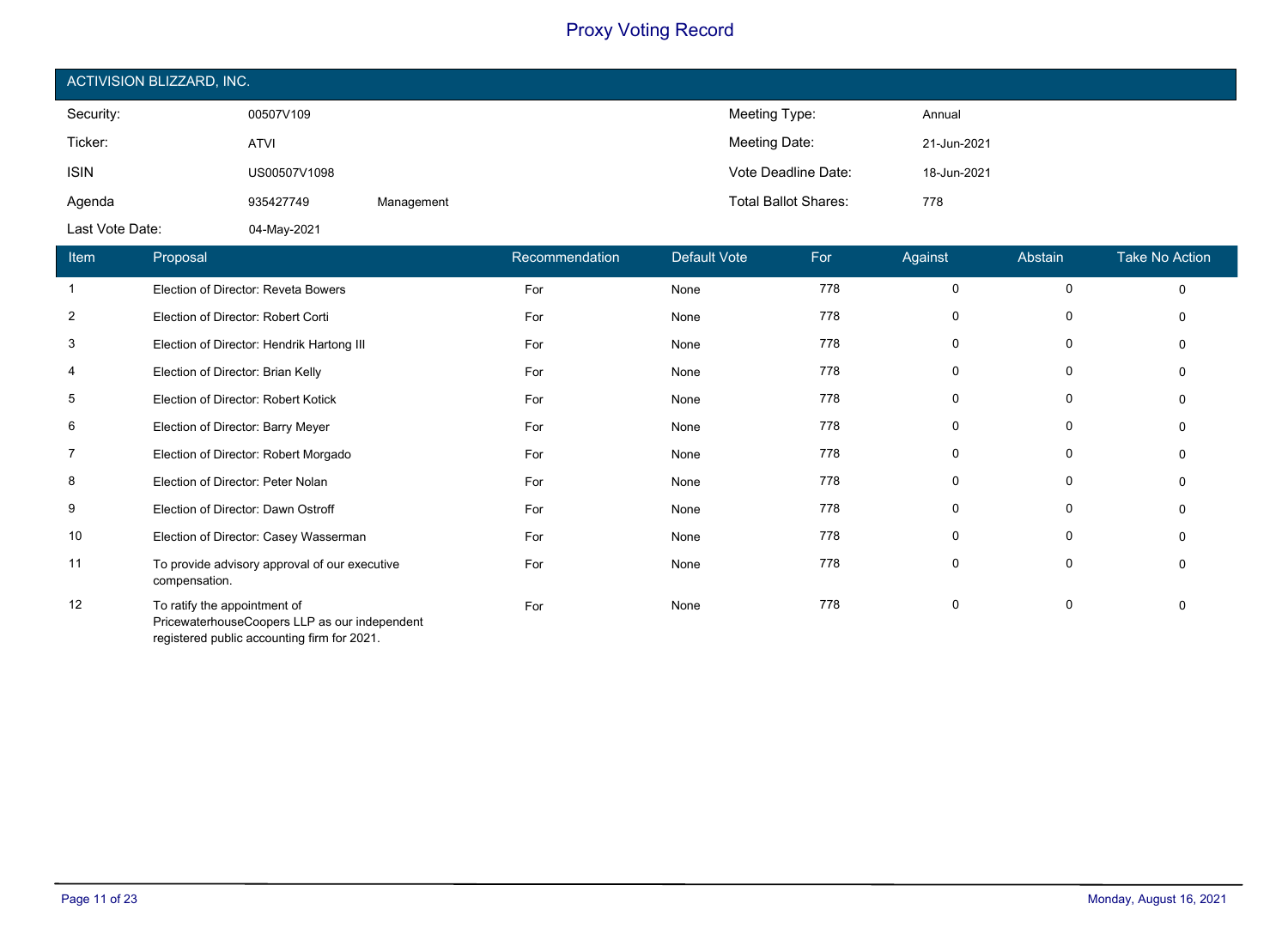| <b>BIONTECH SE</b> |              |            |                             |             |
|--------------------|--------------|------------|-----------------------------|-------------|
| Security:          | 09075V102    |            | Meeting Type:               | Annual      |
| Ticker:            | <b>BNTX</b>  |            | Meeting Date:               | 22-Jun-2021 |
| <b>ISIN</b>        | US09075V1026 |            | Vote Deadline Date:         | 11-Jun-2021 |
| Agenda             | 935445672    | Management | <b>Total Ballot Shares:</b> | 443         |
| Last Vote Date:    | 26-May-2021  |            |                             |             |

| Item           | Proposal                                                                                                                                                                                                                                                                                                                                                                                                                                         | Recommendation | <b>Default Vote</b> | For | Against     | Abstain      | <b>Take No Action</b> |
|----------------|--------------------------------------------------------------------------------------------------------------------------------------------------------------------------------------------------------------------------------------------------------------------------------------------------------------------------------------------------------------------------------------------------------------------------------------------------|----------------|---------------------|-----|-------------|--------------|-----------------------|
| $\overline{1}$ | Approval of the actions of the Management<br>Board.                                                                                                                                                                                                                                                                                                                                                                                              | For            | None                | 443 | $\mathbf 0$ | $\mathsf{O}$ | $\mathbf 0$           |
| $\overline{2}$ | Approval of the actions of the Supervisory Board.                                                                                                                                                                                                                                                                                                                                                                                                | For            | None                | 443 | $\mathbf 0$ | 0            | $\mathbf{0}$          |
| 3              | Appointment of the auditor for the financial year<br>2021.                                                                                                                                                                                                                                                                                                                                                                                       | For            | None                | 443 | $\mathbf 0$ | $\mathbf 0$  | $\Omega$              |
| 4              | Resolution on the revocation of the existing<br>authorized capital and the creation of a new<br>authorized capital (Authorized Capital 2021)<br>against contributions in cash and/or in kind with<br>the possibility of excluding subscription rights and<br>corresponding amendments to the Articles of<br>Association.                                                                                                                         | For            | None                | 443 | $\mathbf 0$ | $\mathbf 0$  | $\Omega$              |
| 5              | Amendment of the authorization to issue stock<br>options.                                                                                                                                                                                                                                                                                                                                                                                        | For            | None                | 443 | $\mathbf 0$ | 0            | $\Omega$              |
| 6              | Resolution on the partial revocation and<br>amendment of the current authorization to issue<br>stock options (Stock Option Program 2017/2019)<br>and on the partial revocation of Conditional<br>Capital ESOP 2017/2019; Resolution on the<br>authorization to issue stock options (Stock Option<br>Program 2021) and on the implementation of a<br>new Conditional Capital 2021 and corresponding<br>amendments of the Articles of Association. | For            | None                | 443 | $\mathbf 0$ | 0            | $\Omega$              |
| 7              | Amendment to the existing authorization to<br>acquire treasury shares and their use, also<br>excluding subscription rights.                                                                                                                                                                                                                                                                                                                      | For            | None                | 443 | $\mathbf 0$ | 0            | $\Omega$              |
| 8              | Extending the authorization to acquire treasury<br>shares and to use them, also excluding<br>subscription rights.                                                                                                                                                                                                                                                                                                                                | For            | None                | 443 | 0           | 0            | $\Omega$              |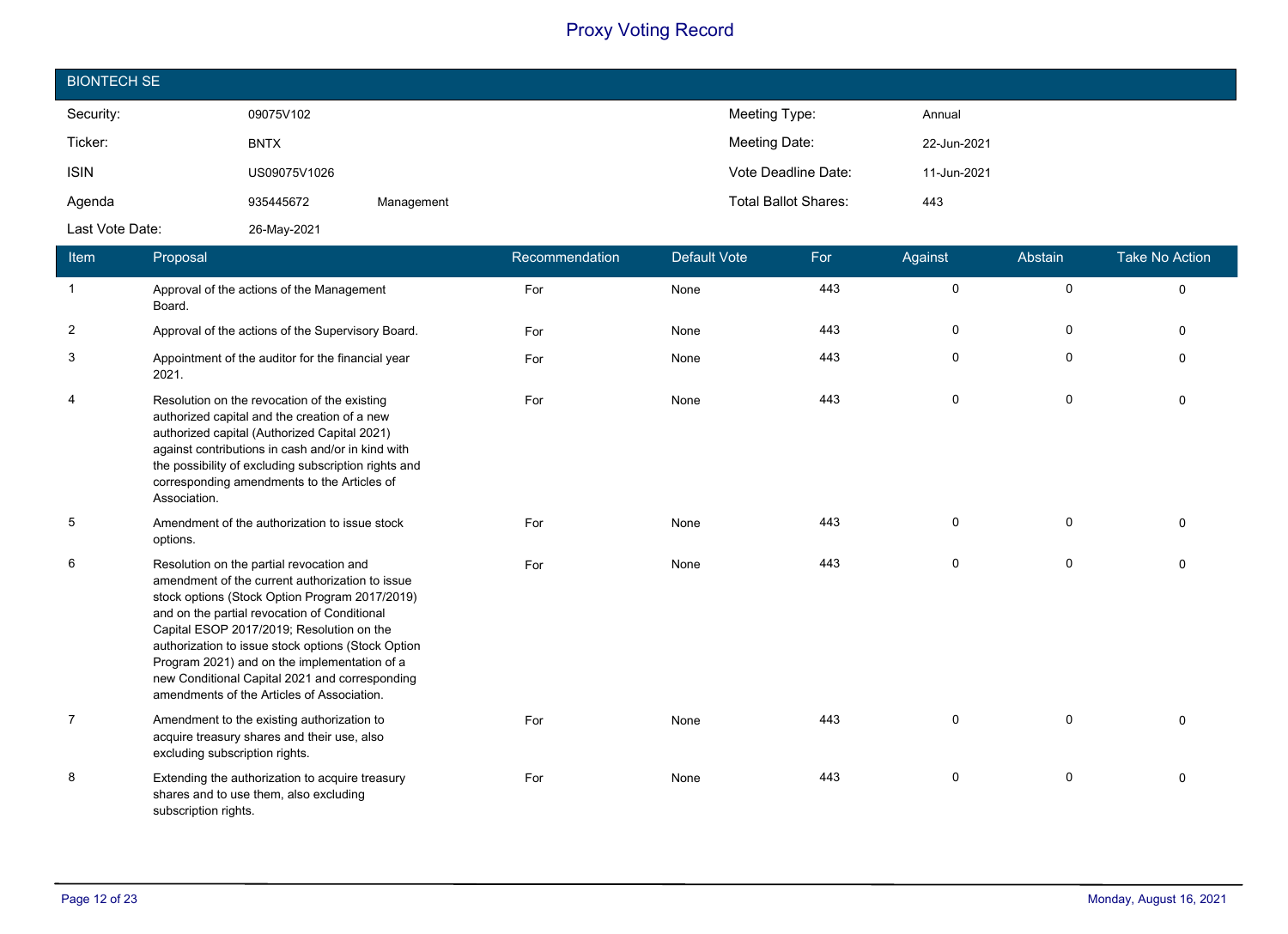| Item | Proposal                                                                                                                                                                                                                                                                                                                                       | Recommendation | <b>Default Vote</b> | For | Against     | Abstain      | <b>Take No Action</b> |
|------|------------------------------------------------------------------------------------------------------------------------------------------------------------------------------------------------------------------------------------------------------------------------------------------------------------------------------------------------|----------------|---------------------|-----|-------------|--------------|-----------------------|
| 9    | Resolution on the approval of the system for the<br>compensation of the members of the<br>Management Board.                                                                                                                                                                                                                                    | For            | None                | 443 | $\mathsf 0$ | $\mathbf 0$  | $\mathbf 0$           |
| 10   | Resolution on the compensation and on the<br>compensation system for the members of the<br>Supervisory Board and an amendment of Sec. 9<br>para. 6 of the Articles of Association.                                                                                                                                                             | For            | None                | 443 | 0           | $\mathbf 0$  | $\Omega$              |
| 11   | Resolution on the revocation of the resolution of<br>the Company's Annual General Meeting of June<br>26, 2020 (agenda item 8 lit. d)) on the consent to<br>the conclusion of the domination and profit and<br>loss transfer agreement between the Company as<br>controlling company and JPT Peptide<br>Technologies GmbH as dependent company. | For            | None                | 443 | $\mathbf 0$ | $\mathsf{O}$ | $\Omega$              |
| 12   | Approval of the conclusion of the domination and<br>profit and loss transfer agreement between the<br>Company as controlling company and JPT<br>Peptide Technologies GmbH as dependent<br>company.                                                                                                                                             | For            | None                | 443 | $\mathbf 0$ | 0            | $\mathbf 0$           |
| 13   | Approval of the conclusion of the domination and<br>profit and loss transfer agreement between the<br>Company as controlling company and BioNTech<br>Manufacturing Marburg GmbH as dependent<br>company.                                                                                                                                       | For            | None                | 443 | $\mathbf 0$ | 0            | $\Omega$              |
| 14   | Approval of the conclusion of the domination and<br>profit and loss transfer agreement between the<br>Company as controlling company and reSano<br>GmbH as dependent company.                                                                                                                                                                  | For            | None                | 443 | $\mathbf 0$ | $\mathbf 0$  | $\Omega$              |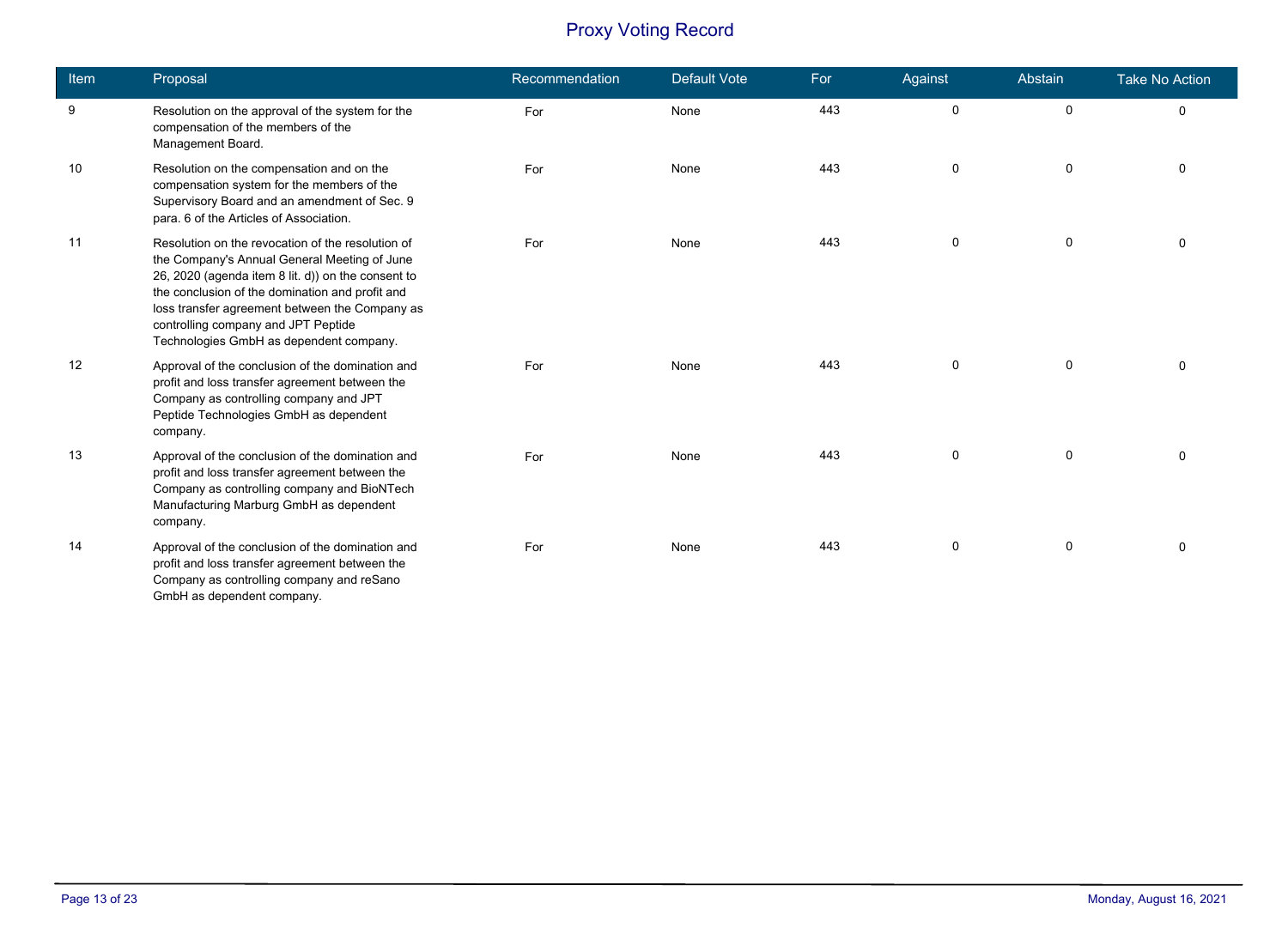| INTELLIA THERAPEUTICS, INC. |              |            |                             |             |  |  |  |  |
|-----------------------------|--------------|------------|-----------------------------|-------------|--|--|--|--|
| Security:                   | 45826J105    |            | Meeting Type:               | Annual      |  |  |  |  |
| Ticker:                     | <b>NTLA</b>  |            | Meeting Date:               | 23-Jun-2021 |  |  |  |  |
| <b>ISIN</b>                 | US45826J1051 |            | Vote Deadline Date:         | 22-Jun-2021 |  |  |  |  |
| Agenda                      | 935424705    | Management | <b>Total Ballot Shares:</b> | 1114        |  |  |  |  |
| Last Vote Date:             | 01-May-2021  |            |                             |             |  |  |  |  |

| <b>Item</b> | Proposal                                                                                                                                                                    | Recommendation | Default Vote | For  | Against  | Abstain | Take No Action |
|-------------|-----------------------------------------------------------------------------------------------------------------------------------------------------------------------------|----------------|--------------|------|----------|---------|----------------|
|             | <b>DIRECTOR</b>                                                                                                                                                             | For            | None         |      |          |         |                |
|             | Fred Cohen, M.D D.Phil                                                                                                                                                      |                |              | 1114 | $\Omega$ | 0       | 0              |
|             | J. François Formela, MD                                                                                                                                                     |                |              | 1114 | $\Omega$ | 0       | 0              |
|             | Frank Verwiel, M.D.<br>3                                                                                                                                                    |                |              | 1114 | 0        | 0       | 0              |
| 2           | Ratification of the appointment of Deloitte &<br>Touche LLP as Intellia's independent registered<br>public accounting firm for the fiscal year ending<br>December 31, 2021. | For            | None         | 1114 | $\Omega$ | 0       | 0              |
| 3           | Approve, on a non-binding advisory basis, the<br>compensation of the named executive officers.                                                                              | For            | None         | 1114 | 0        | 0       | 0              |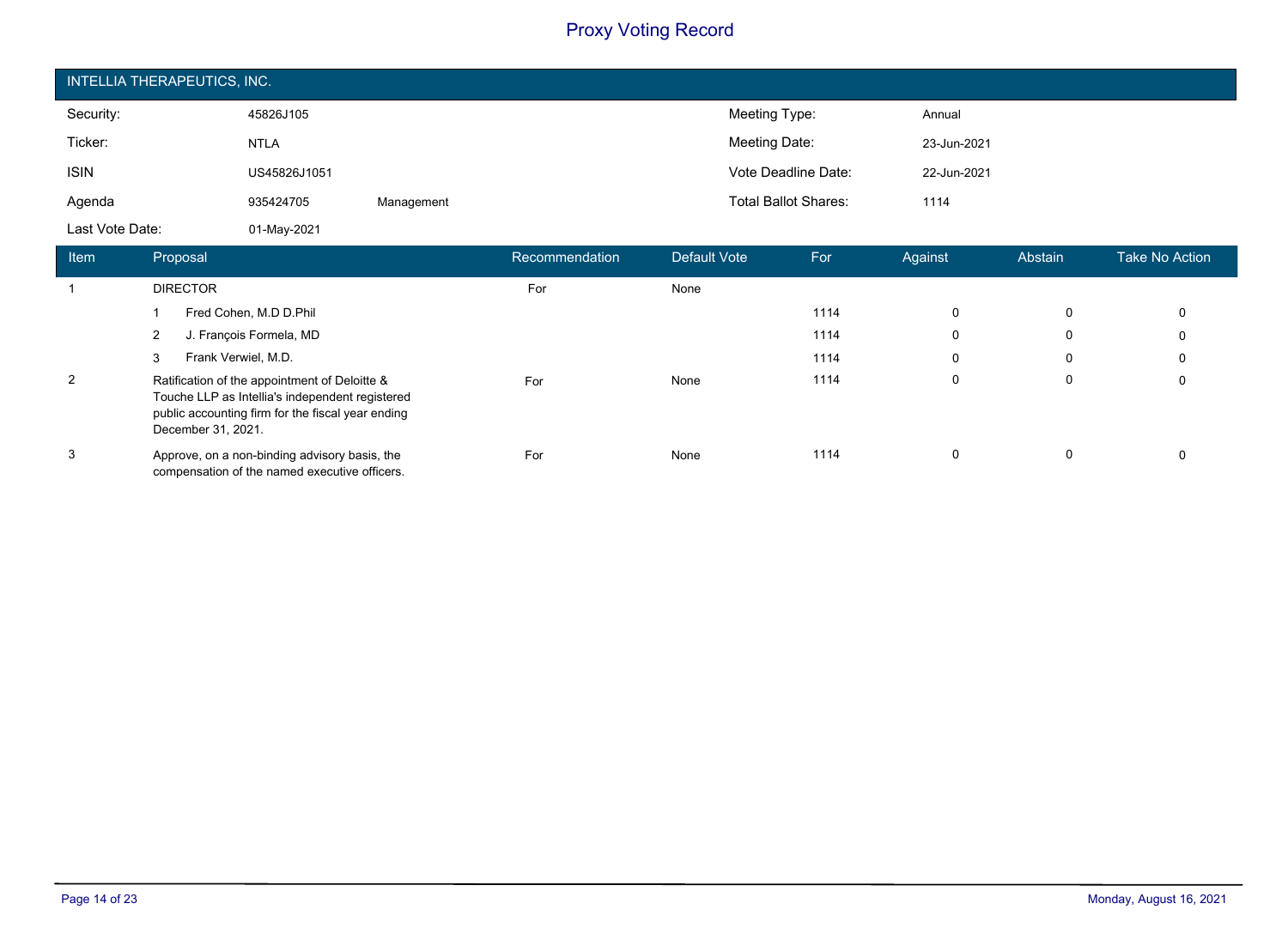| NETEASE, INC.   |              |            |                             |             |  |  |  |  |
|-----------------|--------------|------------|-----------------------------|-------------|--|--|--|--|
| Security:       | 64110W102    |            | Meeting Type:               | Annual      |  |  |  |  |
| Ticker:         | <b>NTES</b>  |            | Meeting Date:               | 23-Jun-2021 |  |  |  |  |
| <b>ISIN</b>     | US64110W1027 |            | Vote Deadline Date:         | 14-Jun-2021 |  |  |  |  |
| Agenda          | 935447296    | Management | <b>Total Ballot Shares:</b> | 681         |  |  |  |  |
| Last Vote Date: | 27-May-2021  |            |                             |             |  |  |  |  |

| <b>Item</b>    | Proposal                                                                                                                                                                                                                                                                   | Recommendation | Default Vote | For | Against  | Abstain     | <b>Take No Action</b> |
|----------------|----------------------------------------------------------------------------------------------------------------------------------------------------------------------------------------------------------------------------------------------------------------------------|----------------|--------------|-----|----------|-------------|-----------------------|
| $\mathbf{1}$   | Re-election of Director: William Lei Ding                                                                                                                                                                                                                                  | For            | None         | 681 | 0        | $\mathbf 0$ | 0                     |
| $\overline{2}$ | Re-election of Director: Alice Yu-Fen Cheng                                                                                                                                                                                                                                | For            | None         | 681 | 0        | 0           | 0                     |
| 3              | Re-election of Director: Denny Ting Bun Lee                                                                                                                                                                                                                                | For            | None         | 681 | 0        | 0           | $\Omega$              |
| 4              | Re-election of Director: Joseph Tze Kay Tong                                                                                                                                                                                                                               | For            | None         | 681 | $\Omega$ | 0           | 0                     |
| 5              | Re-election of Director: Lun Feng                                                                                                                                                                                                                                          | For            | None         | 681 | 0        | 0           | 0                     |
| 6              | Re-election of Director: Michael Man Kit Leung                                                                                                                                                                                                                             | For            | None         | 681 | 0        | 0           | $\Omega$              |
| $\overline{7}$ | Ratify the appointment of<br>PricewaterhouseCoopers Zhong Tian LLP and<br>PricewaterhouseCoopers as auditors of NetEase,<br>Inc. for the fiscal year ending December 31, 2021<br>for U.S. financial reporting and Hong Kong<br>financial reporting purposes, respectively. | For            | None         | 681 | 0        | 0           | 0                     |
| 8              | Amend and restate the Company's Memorandum<br>and Articles of Association to expressly permit<br>completely virtual shareholders' meetings, change<br>the quorum for shareholders' meetings and reflect<br>other updates.                                                  | For            | None         | 681 | 0        | 0           | 0                     |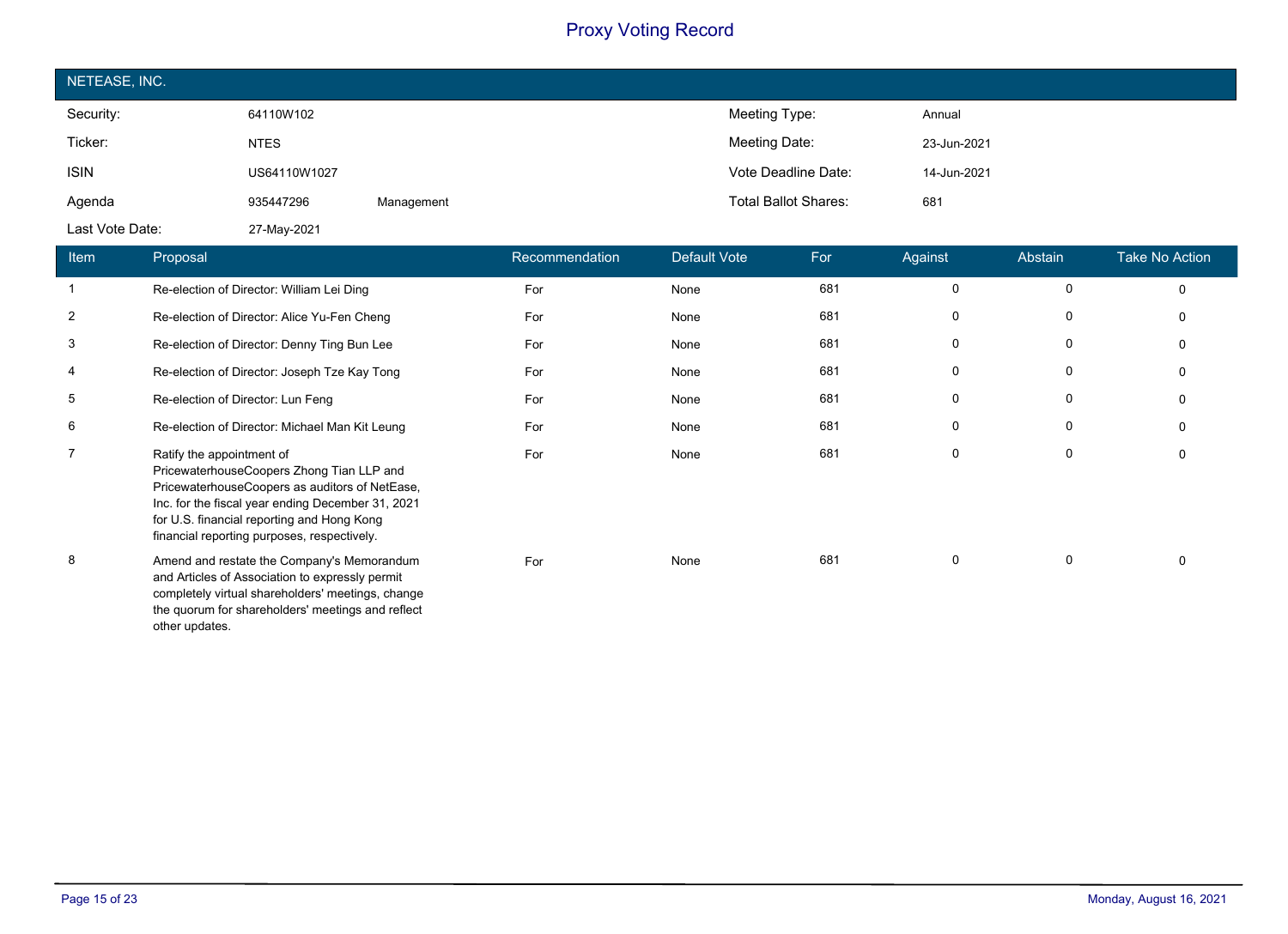| QIAGEN N.V.     |              |            |                             |             |
|-----------------|--------------|------------|-----------------------------|-------------|
| Security:       | N72482123    |            | Meeting Type:               | Annual      |
| Ticker:         | QGEN         |            | Meeting Date:               | 29-Jun-2021 |
| <b>ISIN</b>     | NL0012169213 |            | Vote Deadline Date:         | 23-Jun-2021 |
| Agenda          | 935455990    | Management | <b>Total Ballot Shares:</b> | 1986        |
| Last Vote Date: | 05-Jun-2021  |            |                             |             |

| Item           | Proposal                                                                                                                            | Recommendation | <b>Default Vote</b> | For  | Against  | Abstain     | <b>Take No Action</b> |
|----------------|-------------------------------------------------------------------------------------------------------------------------------------|----------------|---------------------|------|----------|-------------|-----------------------|
| $\mathbf{1}$   | Proposal to adopt the Annual Accounts for the<br>year ended December 31, 2020 ("Calendar Year<br>2020").                            | For            | None                | 1986 | 0        | $\mathbf 0$ | $\mathbf{0}$          |
| $\overline{2}$ | Proposal to cast a favorable non-binding advisory<br>vote in respect of the Remuneration Report 2020.                               | For            | None                | 1986 | 0        | 0           | $\Omega$              |
| 3              | Proposal to discharge from liability the Managing<br>Directors for the performance of their duties<br>during Calendar Year 2020.    | For            | None                | 1986 | $\Omega$ | 0           | $\Omega$              |
| 4              | Proposal to discharge from liability the<br>Supervisory Directors for the performance of their<br>duties during Calendar Year 2020. | For            | None                | 1986 | 0        | $\mathbf 0$ | $\Omega$              |
| 5              | Reappointment of the Supervisory Director: Dr.<br>Metin Colpan                                                                      | For            | None                | 1986 | 0        | $\Omega$    | $\Omega$              |
| 6              | Reappointment of the Supervisory Director: Mr.<br>Thomas Ebeling                                                                    | For            | None                | 1986 | 0        | 0           | $\Omega$              |
| $\overline{7}$ | Reappointment of the Supervisory Director: Dr.<br><b>Toralf Haag</b>                                                                | For            | None                | 1986 | 0        | $\Omega$    | $\Omega$              |
| 8              | Reappointment of the Supervisory Director: Prof.<br>Dr. Ross L. Levine                                                              | For            | None                | 1986 | 0        | $\Omega$    | $\Omega$              |
| 9              | Reappointment of the Supervisory Director: Prof.<br>Dr. Elaine Mardis                                                               | For            | None                | 1986 | 0        | $\Omega$    | $\Omega$              |
| 10             | Reappointment of the Supervisory Director: Mr.<br>Lawrence A. Rosen                                                                 | For            | None                | 1986 | 0        | 0           | $\Omega$              |
| 11             | Reappointment of the Supervisory Director: Ms.<br>Elizabeth E. Tallett                                                              | For            | None                | 1986 | 0        | $\Omega$    | $\Omega$              |
| 12             | Reappointment of the Managing Director: Mr.<br><b>Thierry Bernard</b>                                                               | For            | None                | 1986 | 0        | $\mathbf 0$ | $\Omega$              |
| 13             | Reappointment of the Managing Director: Mr.<br><b>Roland Sackers</b>                                                                | For            | None                | 1986 | 0        | $\mathbf 0$ | $\Omega$              |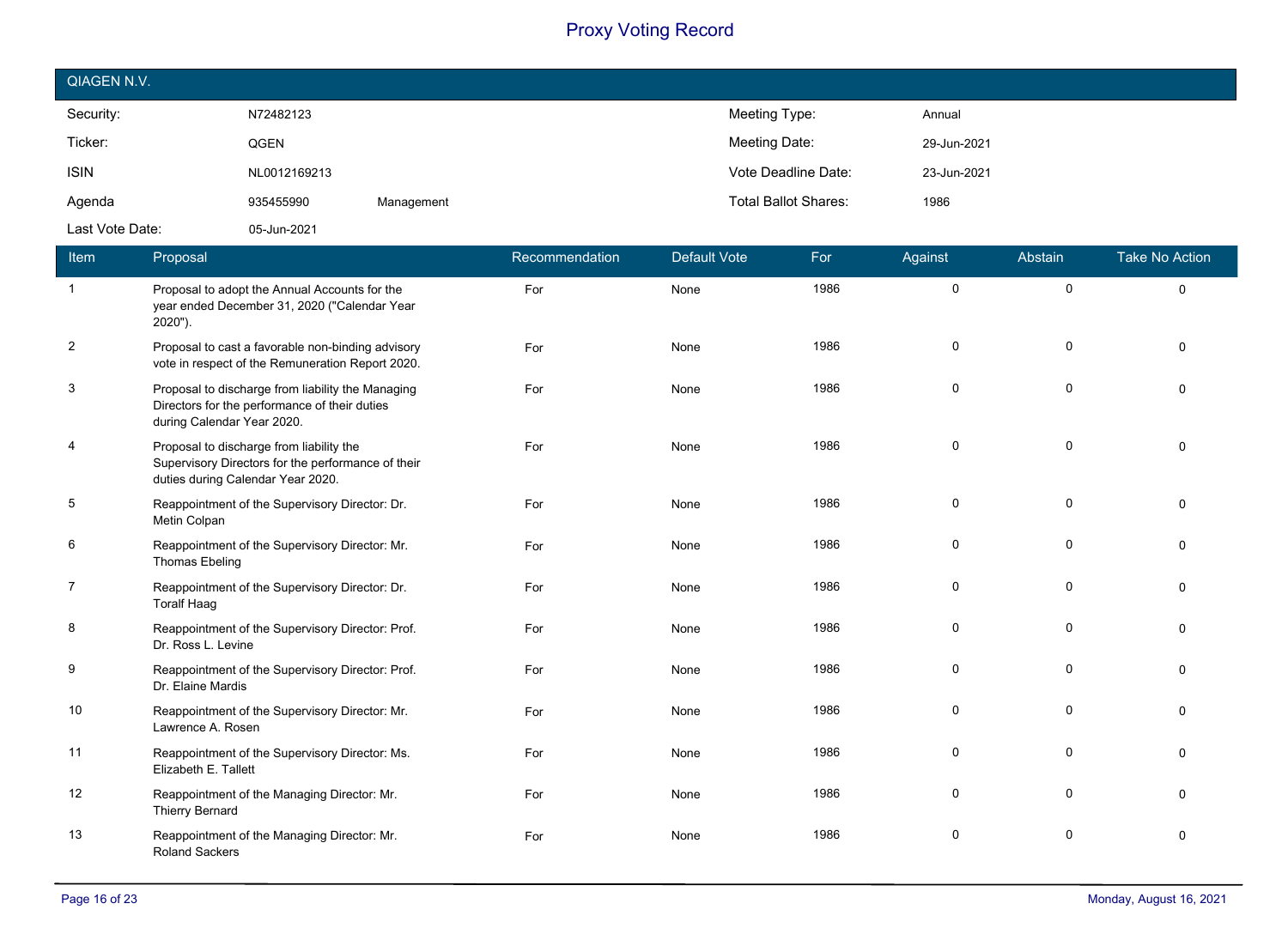| Item | Proposal                                                                                                                                                                                                                                                                                                                                                                                                            | Recommendation | Default Vote | For  | Against             | Abstain      | <b>Take No Action</b> |
|------|---------------------------------------------------------------------------------------------------------------------------------------------------------------------------------------------------------------------------------------------------------------------------------------------------------------------------------------------------------------------------------------------------------------------|----------------|--------------|------|---------------------|--------------|-----------------------|
| 14   | Proposal to adopt the Remuneration Policy with<br>respect to the Managing Board.                                                                                                                                                                                                                                                                                                                                    | For            | None         | 1986 | $\mathsf{O}\xspace$ | $\mathsf{O}$ | $\mathbf 0$           |
| 15   | Remuneration of the Supervisory Board: Proposal<br>to adopt the partial amendment of the<br>Remuneration Policy with respect to the<br>Supervisory Board.                                                                                                                                                                                                                                                           | For            | None         | 1986 | 0                   | $\mathsf{O}$ | $\mathbf{0}$          |
| 16   | Remuneration of the Supervisory Board: Proposal<br>to determine the remuneration of members of the<br>Supervisory Board.                                                                                                                                                                                                                                                                                            | For            | None         | 1986 | $\mathbf 0$         | $\mathbf 0$  | $\Omega$              |
| 17   | Proposal to reappoint KPMG Accountants N.V. as<br>auditors of the Company for the calendar year<br>ending December 31, 2021.                                                                                                                                                                                                                                                                                        | For            | None         | 1986 | $\mathbf 0$         | $\mathbf 0$  | $\Omega$              |
| 18   | Proposal to authorize the Supervisory Board, until<br>December 29, 2022 to: issue a number of<br>ordinary shares and financing preference shares<br>and grant rights to subscribe for such shares of up<br>to 50% of the aggregate par value of all shares<br>issued and outstanding.                                                                                                                               | For            | None         | 1986 | $\mathsf 0$         | $\mathsf{O}$ | $\Omega$              |
| 19   | Proposal to authorize the Supervisory Board, until<br>December 29, 2022 to: restrict or exclude the pre-<br>emptive rights with respect to issuing ordinary<br>shares or granting subscription rights of up to<br>10% of the aggregate par value of all shares<br>issued and outstanding.                                                                                                                           | For            | None         | 1986 | $\pmb{0}$           | $\mathsf 0$  | $\Omega$              |
| 20   | Proposal to authorize the Supervisory Board, until<br>December 29, 2022 to: solely for the purpose of<br>strategic transactions such as mergers,<br>acquisitions or strategic alliances, to restrict or<br>exclude the pre-emptive rights with respect to<br>issuing additional ordinary shares or granting<br>subscription rights of up to 10% of the aggregate<br>par value of all shares issued and outstanding. | For            | None         | 1986 | $\mathbf 0$         | $\mathbf 0$  | $\Omega$              |
| 21   | Proposal to authorize the Managing Board, until<br>December 29, 2022, to acquire shares in the<br>Company's own share capital.                                                                                                                                                                                                                                                                                      | For            | None         | 1986 | $\mathbf 0$         | $\mathbf 0$  | $\Omega$              |
| 22   | Proposal to resolve upon the amendment of the<br>Company's Articles of Association in connection<br>with changes to Dutch law.                                                                                                                                                                                                                                                                                      | For            | None         | 1986 | $\mathsf 0$         | $\mathsf{O}$ | $\Omega$              |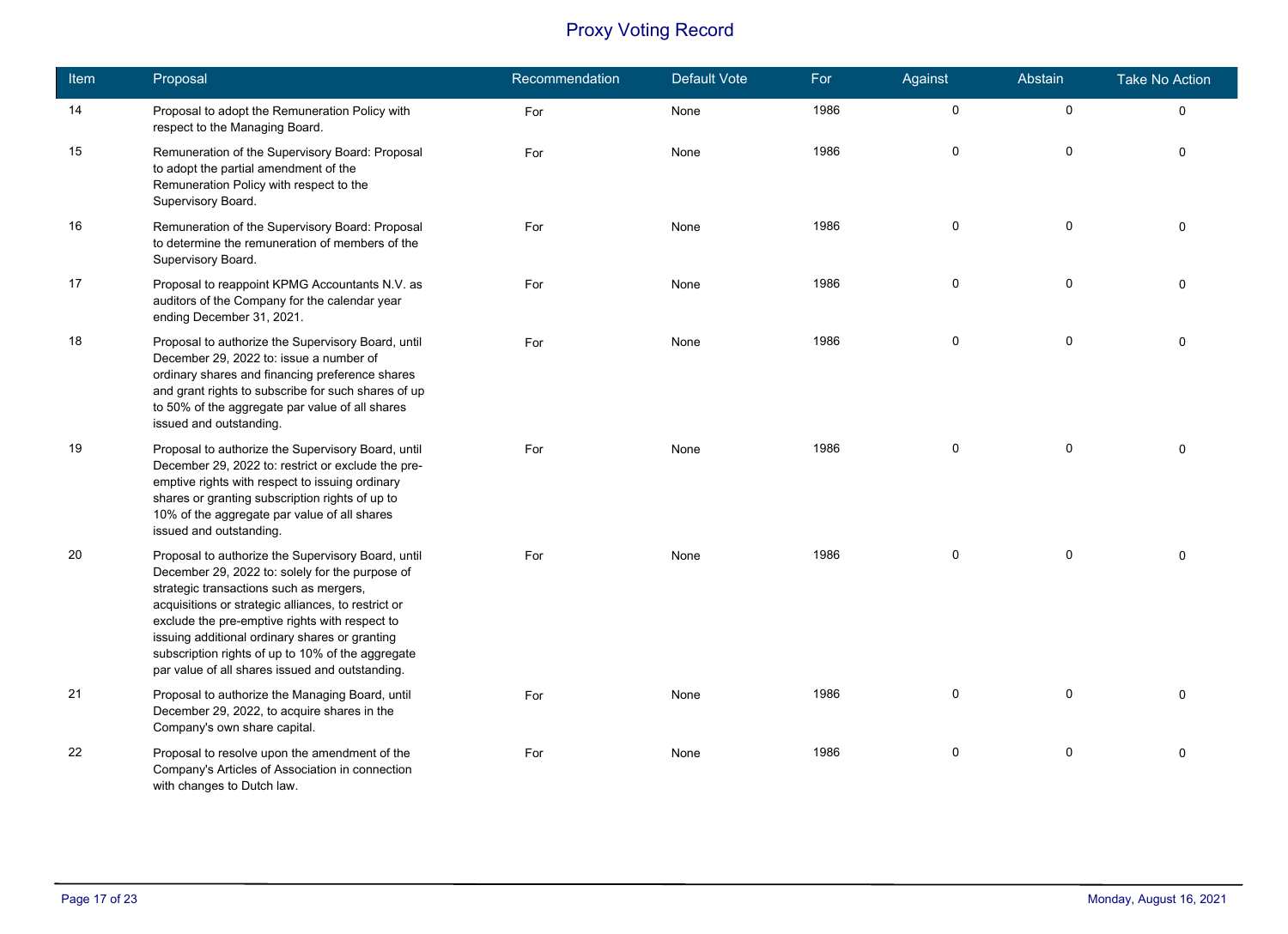| VMWARE, INC.    |              |            |                             |             |  |  |
|-----------------|--------------|------------|-----------------------------|-------------|--|--|
| Security:       | 928563402    |            | Meeting Type:               | Annual      |  |  |
| Ticker:         | <b>VMW</b>   |            | Meeting Date:               | 23-Jul-2021 |  |  |
| <b>ISIN</b>     | US9285634021 |            | Vote Deadline Date:         | 22-Jul-2021 |  |  |
| Agenda          | 935447789    | Management | <b>Total Ballot Shares:</b> | 462         |  |  |
| Last Vote Date: | 29-May-2021  |            |                             |             |  |  |

| Item | Proposal                                                                                                                                                                                             | Recommendation | Default Vote | For | Against     | Abstain     | Take No Action |
|------|------------------------------------------------------------------------------------------------------------------------------------------------------------------------------------------------------|----------------|--------------|-----|-------------|-------------|----------------|
|      | Election of Director: Kenneth Denman                                                                                                                                                                 | For            | None         | 462 | 0           | 0           | $\mathbf 0$    |
| 2    | An advisory vote to approve named executive<br>officer compensation, as described in VMware's<br>Proxy Statement.                                                                                    | For            | None         | 462 | $\mathbf 0$ | 0           | 0              |
| 3    | To approve an amendment to the Amended and<br>Restated 2007 Equity and Incentive Plan.                                                                                                               | For            | None         | 462 | 0           | 0           | 0              |
| 4    | To approve an amendment to the Amended and<br>Restated 2007 Employee Stock Purchase Plan.                                                                                                            | For            | None         | 462 | $\mathbf 0$ | $\mathbf 0$ | $\mathbf 0$    |
| 5    | To ratify the selection by the Audit Committee of<br>VMware's Board of Directors of<br>PricewaterhouseCoopers LLP as VMware's<br>independent auditor for the fiscal year ending<br>January 28, 2022. | For            | None         | 462 | $\mathbf 0$ | 0           | 0              |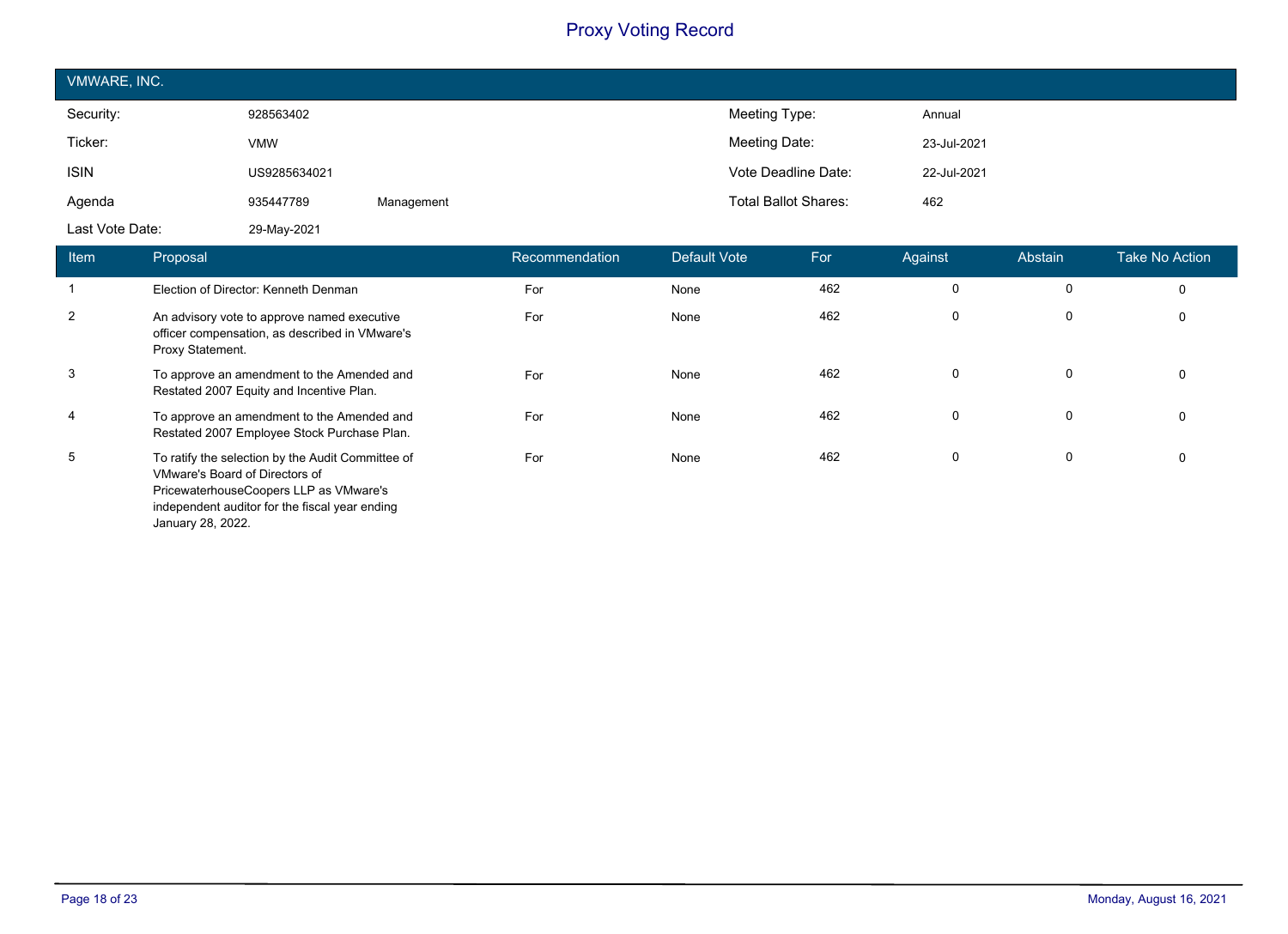| 8X8, INC.       |              |            |                             |             |
|-----------------|--------------|------------|-----------------------------|-------------|
| Security:       | 282914100    |            | Meeting Type:               | Annual      |
| Ticker:         | <b>EGHT</b>  |            | Meeting Date:               | 05-Aug-2021 |
| <b>ISIN</b>     | US2829141009 |            | Vote Deadline Date:         | 04-Aug-2021 |
| Agenda          | 935466323    | Management | <b>Total Ballot Shares:</b> | 4958        |
| Last Vote Date: | 25-Jun-2021  |            |                             |             |

| <b>Item</b>    | Proposal                                                                                                                                                       | Recommendation | Default Vote | For  | Against     | Abstain | <b>Take No Action</b> |
|----------------|----------------------------------------------------------------------------------------------------------------------------------------------------------------|----------------|--------------|------|-------------|---------|-----------------------|
|                | <b>DIRECTOR</b>                                                                                                                                                | For            | None         |      |             |         |                       |
|                | Jaswinder Pal Singh                                                                                                                                            |                |              | 4958 | 0           | 0       | 0                     |
|                | David Sipes<br>2                                                                                                                                               |                |              | 4958 | 0           | 0       | 0                     |
|                | Monique Bonner<br>3                                                                                                                                            |                |              | 4958 | $\mathbf 0$ | 0       | 0                     |
|                | <b>Todd Ford</b><br>4                                                                                                                                          |                |              | 4958 | 0           | 0       | 0                     |
|                | Vladimir Jacimovic<br>5                                                                                                                                        |                |              | 4958 | $\mathbf 0$ | 0       | 0                     |
|                | Eric Salzman<br>6                                                                                                                                              |                |              | 4958 | 0           | 0       | 0                     |
|                | Elizabeth Theophille                                                                                                                                           |                |              | 4958 | 0           | 0       | 0                     |
| $\overline{2}$ | To ratify the appointment of Moss Adams LLP as<br>the Company's independent registered public<br>accounting firm for the fiscal year ending March<br>31, 2022. | For            | None         | 4958 | 0           | 0       | 0                     |
| 3              | To vote, on an advisory and non-binding basis, on<br>the compensation of the Company's named<br>executive officers (as set forth in the proxy<br>statement).   | For            | None         | 4958 | $\mathbf 0$ | 0       | $\Omega$              |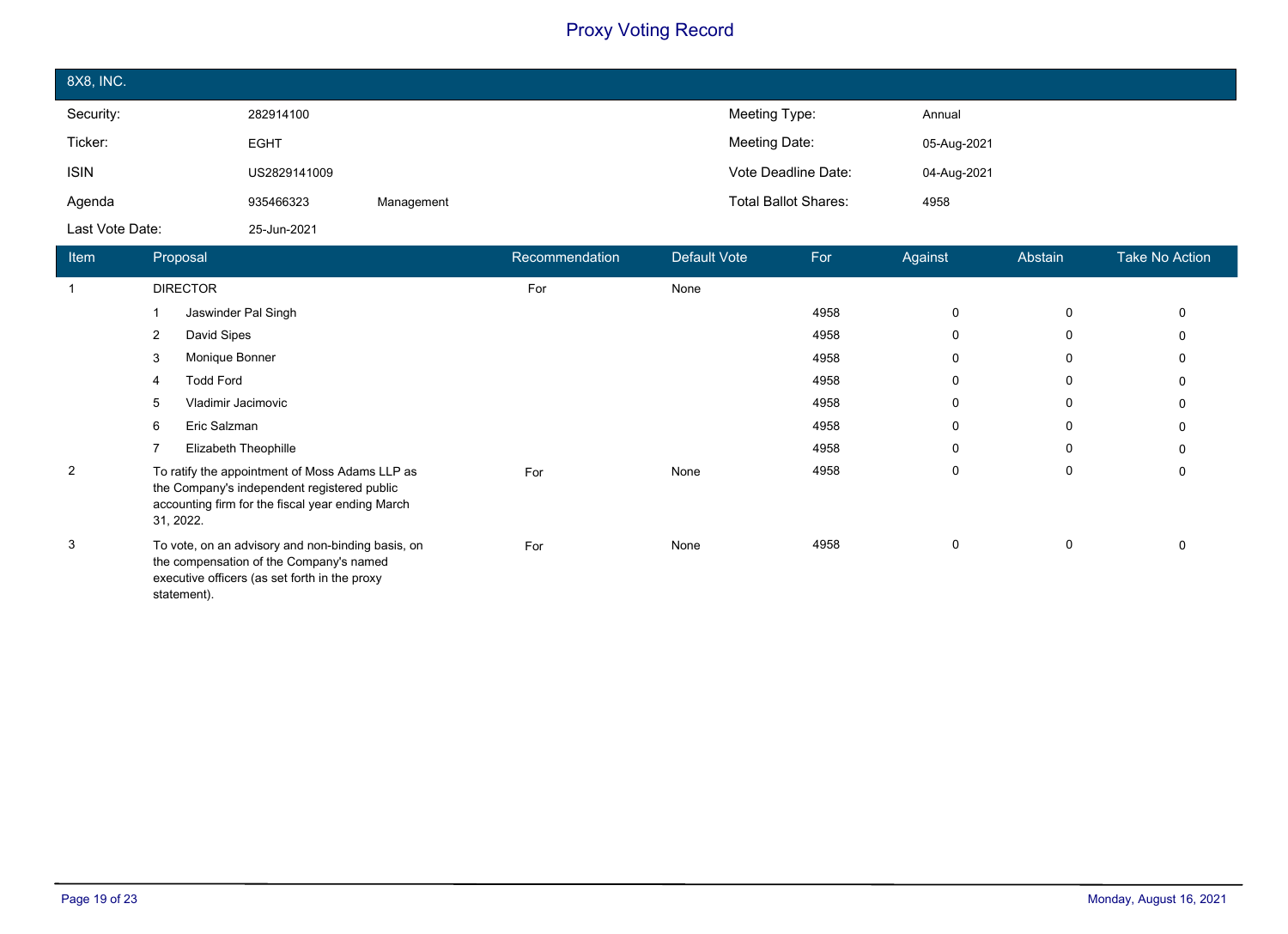| <b>ENERSYS</b>  |              |            |                             |             |
|-----------------|--------------|------------|-----------------------------|-------------|
| Security:       | 29275Y102    |            | Meeting Type:               | Annual      |
| Ticker:         | <b>ENS</b>   |            | Meeting Date:               | 05-Aug-2021 |
| <b>ISIN</b>     | US29275Y1029 |            | Vote Deadline Date:         | 04-Aug-2021 |
| Agenda          | 935463012    | Management | <b>Total Ballot Shares:</b> | 1802        |
| Last Vote Date: | 26-Jun-2021  |            |                             |             |

| Item           | Proposal                                                                                                                                                     | Recommendation | Default Vote | For  | Against     | Abstain | Take No Action |
|----------------|--------------------------------------------------------------------------------------------------------------------------------------------------------------|----------------|--------------|------|-------------|---------|----------------|
|                | Election of Class II Director: Hwan-yoon F. Chung                                                                                                            | For            | None         | 1802 | 0           | 0       | 0              |
| 2              | Election of Class II Director: Arthur T. Katsaros                                                                                                            | For            | None         | 1802 | 0           | 0       | 0              |
| 3              | Election of Class II Director: General Robert<br>Magnus, USMC (Retired)                                                                                      | For            | None         | 1802 | $\mathbf 0$ | 0       | 0              |
| $\overline{4}$ | To ratify the appointment of Ernst & Young LLP<br>as EnerSys' independent registered public<br>accounting firm for the fiscal year ending March<br>31, 2022. | For            | None         | 1802 | $\mathbf 0$ | 0       | 0              |
| 5              | An advisory vote to approve EnerSys' named<br>executive officer compensation.                                                                                | For            | None         | 1802 | 0           | 0       | 0              |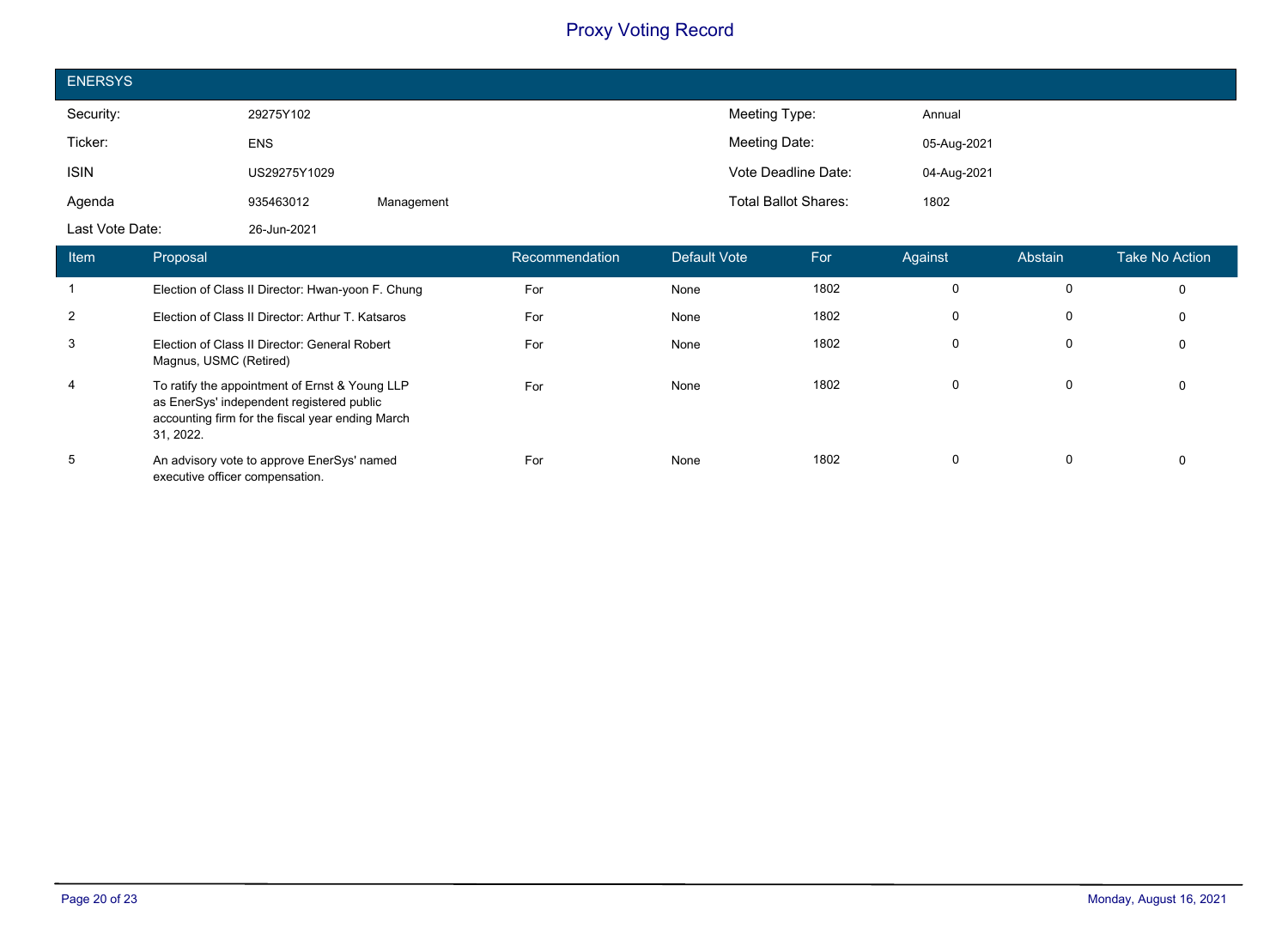| ELECTRONIC ARTS INC. |              |            |                             |             |  |  |
|----------------------|--------------|------------|-----------------------------|-------------|--|--|
| Security:            | 285512109    |            | Meeting Type:               | Annual      |  |  |
| Ticker:              | EA           |            | Meeting Date:               | 12-Aug-2021 |  |  |
| <b>ISIN</b>          | US2855121099 |            | Vote Deadline Date:         | 11-Aug-2021 |  |  |
| Agenda               | 935466804    | Management | <b>Total Ballot Shares:</b> | 1159        |  |  |
| Last Vote Date:      | 26-Jun-2021  |            |                             |             |  |  |

| Item                    | Proposal                                                                                                                                                            | Recommendation | <b>Default Vote</b> | For  | Against     | Abstain     | <b>Take No Action</b> |
|-------------------------|---------------------------------------------------------------------------------------------------------------------------------------------------------------------|----------------|---------------------|------|-------------|-------------|-----------------------|
| -1                      | Election of Director to hold office for a one-year<br>term: Kofi A. Bruce                                                                                           | For            | None                | 1159 | $\mathbf 0$ | $\mathbf 0$ | $\Omega$              |
| $\overline{\mathbf{c}}$ | Election of Director to hold office for a one-year<br>term: Leonard S. Coleman                                                                                      | For            | None                | 1159 | $\mathbf 0$ | $\mathbf 0$ | $\Omega$              |
| 3                       | Election of Director to hold office for a one-year<br>term: Jeffrey T. Huber                                                                                        | For            | None                | 1159 | 0           | 0           | $\Omega$              |
| 4                       | Election of Director to hold office for a one-year<br>term: Talbott Roche                                                                                           | For            | None                | 1159 | 0           | 0           | $\Omega$              |
| 5                       | Election of Director to hold office for a one-year<br>term: Richard A. Simonson                                                                                     | For            | None                | 1159 | 0           | 0           | $\Omega$              |
| 6                       | Election of Director to hold office for a one-year<br>term: Luis A. Ubinas                                                                                          | For            | None                | 1159 | $\mathbf 0$ | $\mathbf 0$ | $\Omega$              |
| $\overline{7}$          | Election of Director to hold office for a one-year<br>term: Heidi J. Ueberroth                                                                                      | For            | None                | 1159 | 0           | $\pmb{0}$   | $\Omega$              |
| 8                       | Election of Director to hold office for a one-year<br>term: Andrew Wilson                                                                                           | For            | None                | 1159 | $\mathbf 0$ | $\mathbf 0$ | $\Omega$              |
| 9                       | Advisory vote to approve named executive officer<br>compensation.                                                                                                   | For            | None                | 1159 | $\mathbf 0$ | 0           | $\Omega$              |
| 10                      | Ratification of the appointment of KPMG LLP as<br>our independent public registered accounting firm<br>for the fiscal year ending March 31, 2022.                   | For            | None                | 1159 | 0           | 0           | $\Omega$              |
| 11                      | Amendment and Restatement of the Company's<br>Certificate of Incorporation to permit stockholders<br>to act by written consent.                                     | For            | None                | 1159 | 0           | 0           | $\Omega$              |
| 12                      | To consider and vote upon a stockholder<br>proposal, if properly presented at the Annual<br>Meeting, on whether to allow stockholders to act<br>by written consent. | Against        | None                | 0    | 1159        | 0           | $\Omega$              |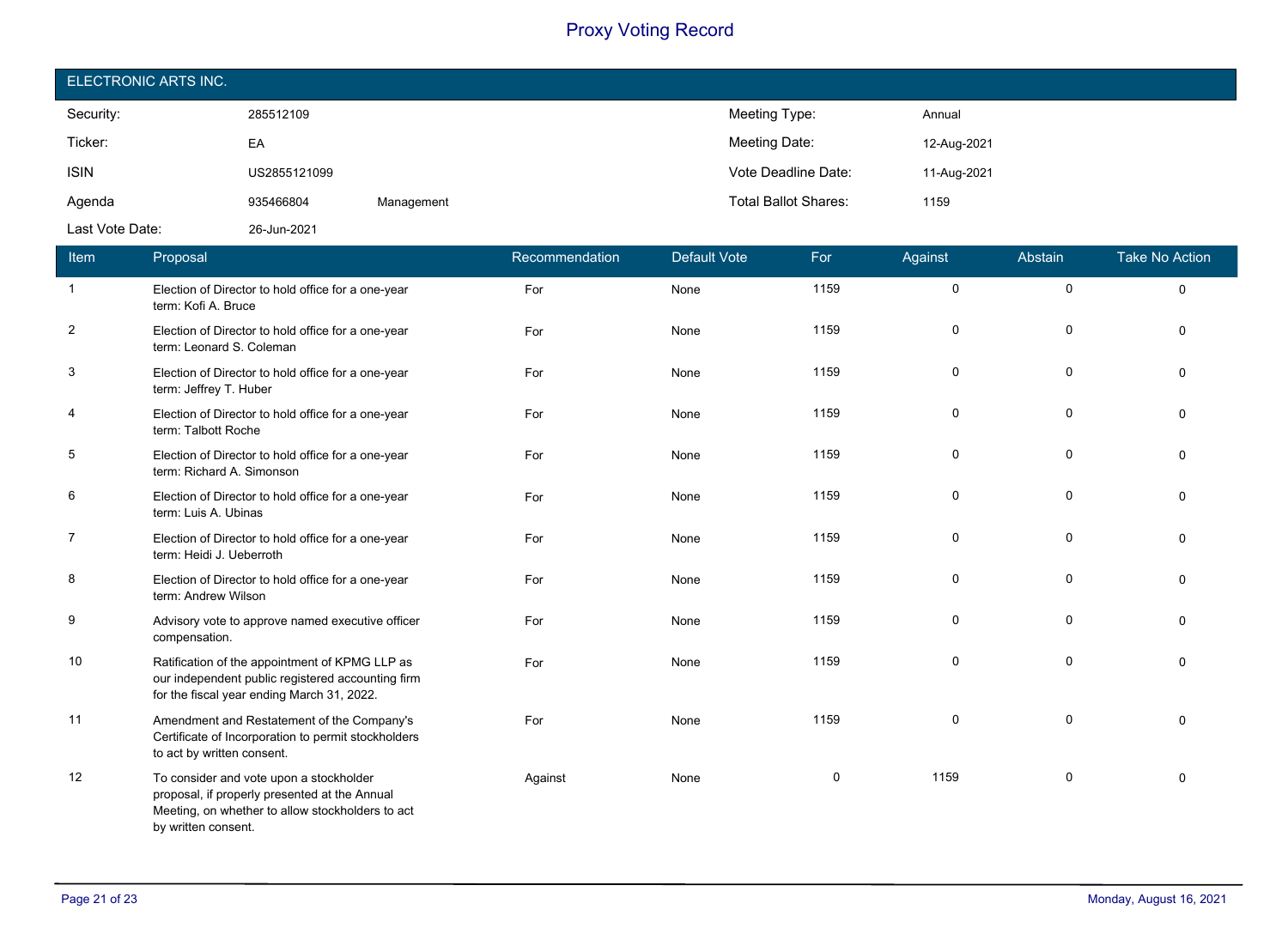| TAKE-TWO INTERACTIVE SOFTWARE, INC. |              |            |                             |             |  |  |
|-------------------------------------|--------------|------------|-----------------------------|-------------|--|--|
| Security:                           | 874054109    |            | Meeting Type:               | Annual      |  |  |
| Ticker:                             | TTWO         |            | Meeting Date:               | 14-Sep-2021 |  |  |
| <b>ISIN</b>                         | US8740541094 |            | Vote Deadline Date:         | 13-Sep-2021 |  |  |
| Agenda                              | 935479584    | Management | <b>Total Ballot Shares:</b> | 950         |  |  |
| Last Vote Date:                     | 31-Jul-2021  |            |                             |             |  |  |

| Item           | Proposal                                                                                                                                                      | Recommendation | Default Vote | For | Against     | Abstain     | <b>Take No Action</b> |
|----------------|---------------------------------------------------------------------------------------------------------------------------------------------------------------|----------------|--------------|-----|-------------|-------------|-----------------------|
| $\mathbf{1}$   | Election of Director: Strauss Zelnick                                                                                                                         | For            | None         | 950 | $\mathbf 0$ | $\mathbf 0$ | $\Omega$              |
| $\overline{2}$ | Election of Director: Michael Dornemann                                                                                                                       | For            | None         | 950 | 0           | 0           | $\Omega$              |
| 3              | Election of Director: J. Moses                                                                                                                                | For            | None         | 950 | 0           | $\mathbf 0$ | $\Omega$              |
| 4              | Election of Director: Michael Sheresky                                                                                                                        | For            | None         | 950 | $\mathbf 0$ | 0           | $\Omega$              |
| 5              | Election of Director: LaVerne Srinivasan                                                                                                                      | For            | None         | 950 | 0           | 0           | $\Omega$              |
| 6              | Election of Director: Susan Tolson                                                                                                                            | For            | None         | 950 | 0           | 0           | $\Omega$              |
| 7              | Election of Director: Paul Viera                                                                                                                              | For            | None         | 950 | 0           | 0           | $\Omega$              |
| 8              | Election of Director: Roland Hernandez                                                                                                                        | For            | None         | 950 | 0           | 0           | $\Omega$              |
| 9              | Approval, on a non-binding advisory basis, of the<br>compensation of the Company's "named<br>executive officers" as disclosed in the Proxy<br>Statement.      | For            | None         | 950 | $\mathbf 0$ | 0           | $\Omega$              |
| 10             | Approval of the amendment to the Amended and<br>Restated Take-Two Interactive Software, Inc.<br>2017 Stock Incentive Plan.                                    | For            | None         | 950 | 0           | $\mathbf 0$ | $\mathbf{0}$          |
| 11             | Ratification of the appointment of Ernst & Young<br>LLP as our independent registered public<br>accounting firm for the fiscal year ending March<br>31, 2022. | For            | None         | 950 | 0           | 0           | $\Omega$              |